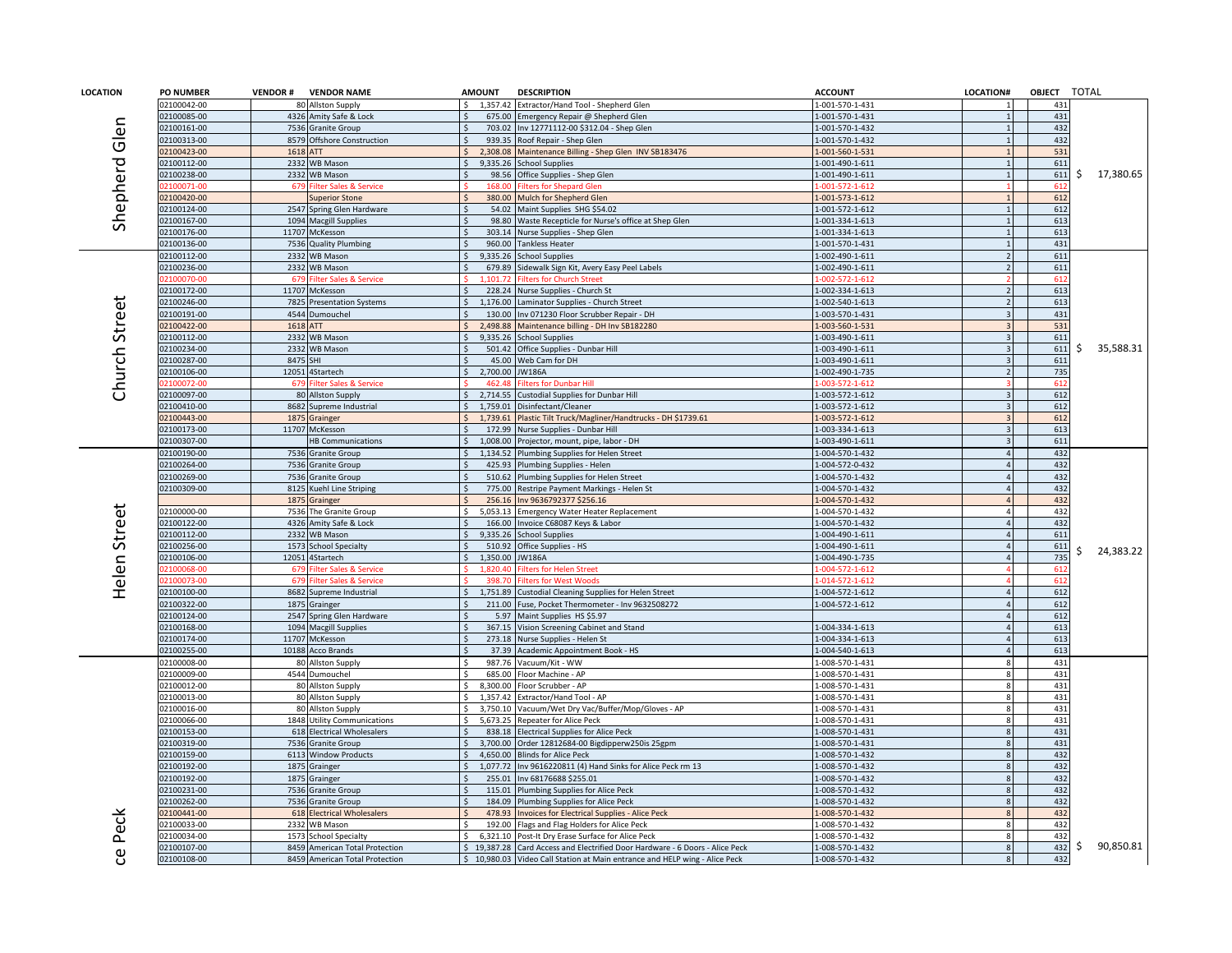| <b>LOCATION</b> | <b>PO NUMBER</b>          | <b>VENDOR#</b> | <b>VENDOR NAME</b>                      |                    | <b>AMOUNT</b>      | <b>DESCRIPTION</b>                                                        | <b>ACCOUNT</b>                                   | <b>LOCATION#</b> | OBJECT TOTAL |                |
|-----------------|---------------------------|----------------|-----------------------------------------|--------------------|--------------------|---------------------------------------------------------------------------|--------------------------------------------------|------------------|--------------|----------------|
| ₹               | 02100111-00               | 4723           | Amazon                                  |                    | 149.94             | Play Doh for Preschool - Alice Peck                                       | 1-008-490-1-611                                  |                  | 611          |                |
|                 | 2100112-00                | 2332           | <b>WB Mason</b>                         |                    | 859.93             | chool Supplies                                                            | $-008 - 490 - 1 - 611$                           |                  | 611          |                |
|                 | 2100253-00                |                | 10413 Rochester 100                     |                    | 135.00             | <b>Folders for Alice Peck</b>                                             | -008-490-1-611                                   |                  | 611          |                |
|                 | 2100015-00                |                | 80 Allston Supply                       | <sup>\$</sup>      | 4,589.54           | Soap/Foam Sanitizer/Tissues/Paper Towels/Peroxide Cleaner - AP            | -008-572-1-612                                   |                  | 612          |                |
|                 | 2100050-00                |                | 80 Allston Supply                       | <sup>\$</sup>      | 1,308.20           | Round Waste Containers for Alice Peck                                     | -008-572-1-612                                   |                  | 612          |                |
|                 | 2100064-00                |                | 80 Allston Supply                       | $\zeta$            | 1,308.20           | Round Waste Containers for Alice Peck                                     | $-008 - 572 - 1 - 612$                           |                  | 612          |                |
|                 | 2100099-00                |                | 8682 Supreme Industrial                 |                    | 917.32             | <b>Custodial Supplies for Alice Peck</b>                                  | $-008 - 572 - 1 - 612$                           |                  | 612          |                |
|                 | 2100443-00<br>12100170-00 |                | 1875 Grainger                           |                    | 2,564.03<br>261.25 | Desk Mover / Hand Truck for Alice Peck \$422.40                           | -008-572-1-612<br>$-008 - 334 - 1 - 613$         |                  | 612<br>613   |                |
|                 | 12100257-00               |                | 11707 McKesson<br>2332 WB Mason         |                    | 427.16             | Nurse Supplies - Alice Peck                                               | 1-008-540-1-613                                  |                  | 613          |                |
|                 | 2100004-00                | 8475           | SHI-Software House International        | $\leq$             | 3.732.80           | Office Supplies - AP<br>Server                                            | 1-008-570-1-735                                  |                  | 735          |                |
|                 | 2100132-00                | 6324           | Frank Gargiulo                          |                    | 2,057.96           | <b>Technology for Alice Peck</b>                                          | 1-008-570-1-735                                  |                  | 735          |                |
|                 | 12100090-00               |                | 8475 Software House International       |                    | 221.10             | Xerox Phaser 6510DN Color Printer                                         | 1-008-490-1-611                                  |                  | 611          |                |
|                 | 02100091-00               | 8475           | Software House International            | .\$                | 845.00             | Aruba Network Mounting Kit                                                | 1-008-490-1-735                                  |                  | 735          |                |
|                 | 02100092-00               | 8475           | Software House International            | \$                 | 2,540.50           | Smart-Ups Hardware                                                        | 1-008-490-1-735                                  |                  | 735          |                |
|                 | 02100026-00               | 10200          | Frontier                                | -Ś                 |                    | 182.16 Wintergreen Acct 203-230-4815-070119-5 July 2020 Billing Invoice   | 1-009-560-1-531                                  |                  | 531          |                |
|                 |                           |                |                                         |                    |                    |                                                                           |                                                  |                  |              |                |
|                 | 02100154-00               | 10200          | <b>Frontier</b>                         |                    | 156.13             | Billing for July 2020                                                     | $-009 - 560 - 1 - 531$                           |                  | 531          |                |
|                 | 02100157-00               |                | 10200 Frontier                          |                    | 593.89             | Billing for July 2020                                                     | -009-560-1-531                                   |                  | 531          |                |
|                 | 02100409-00               | 1618 ATT       |                                         |                    | 2,072.28           | Maintenance Billing for Wintergreen                                       | $-009 - 560 - 1 - 531$                           |                  | 531          | 4,345.17<br>-S |
|                 | 02100258-00               | 2332           | <b>WB Mason</b>                         |                    | 81.03              | Velcro for Wintergreen IIC Room                                           | -009-490-1-611                                   |                  | 611          |                |
| Wintergree      | 2100057-00                | 679            | <b>Ilter Sales &amp; Service</b>        |                    | 1,173.96           | ilters for Wintergreen                                                    | $-009 - 572 - 1 - 612$                           |                  | 612          |                |
|                 | 02100124-00               | 2547           | Spring Glen Hardware                    |                    | 85.72              | Maint Supplies Wintergreen \$52.72                                        | $-009 - 572 - 1 - 612$                           |                  | 612          |                |
|                 | 02100305-00               | 2211           | <b>Trane Service</b>                    | $\zeta$            | 1,480.00           | Control work at SpG                                                       | 1-010-570-1-432                                  | 10               | 432          |                |
|                 | 02100308-00               | 8125           | Kuehl Line Striping                     |                    | 750.00             | Social Distance Lines @ Spring Glen                                       | $-010 - 570 - 1 - 432$                           | 10               | 432          |                |
|                 | 2100049-00                |                | 2211 Trane Service                      |                    | 500.00             | Encumbrance for Control work at Spring Glen                               | -010-570-1-432                                   | 10               | 432          |                |
|                 | 2100112-00                |                | 2332 WB Mason                           |                    | 9.335.26           | <b>School Supplies</b>                                                    | $-010 - 490 - 1 - 611$                           | 10               | 611          |                |
| Spring Glen     | 2100037-00                |                | 8459 American Total Protection          |                    | 5,779.95           | Swap Access control, add card access to loading dock door - SpGI          | -010-572-1-612                                   | 10               | 612          |                |
|                 | 2100067-00                | 679            | ilter Sales & Service                   |                    | 443.64             | <b>Iters for Spring Gler</b>                                              | $-010 - 572 - 1 - 612$                           | 10               | 612          |                |
|                 | 02100288-00               |                | 80 Allston Supply                       |                    | 309.44             | Pad, Scrub, Wet mop, Trash liners, foam, glass cleaner                    | $-010 - 572 - 1 - 612$                           | 10               | 612          | 20,585.25      |
|                 | 02100289-00               |                | 4544 Dumouchel                          |                    |                    | 38.00 Vac Bags - SPG                                                      | 1-010-572-1-612                                  | 10               | 612          |                |
|                 | 02100290-00               |                | 679 Filter Sales & Service              | $\mathsf{\hat{S}}$ | 451.07             | Filters for SPG                                                           | $-010 - 572 - 1 - 612$                           | 10               | 612          |                |
|                 | 2100291-00                |                | 8682 Supreme Industrial                 |                    | 75.38<br>505.10    | Mop handle/Floor Strip                                                    | $-010 - 572 - 1 - 612$                           | 10<br>10         | 612          |                |
|                 | 2100324-00<br>2100442-00  | 80             | 80 Allston Supply                       |                    | 505.10             | Mop/Handle/scraper/Stainless steel cleaner<br>Supplies - Custodial - SpGl | $-010 - 572 - 1 - 612$<br>$-010 - 572 - 1 - 612$ | 10               | 612<br>612   |                |
|                 | 02100177-00               |                | <b>Allston Supply</b><br>11707 McKesson |                    | 254.93             | Nurse Supplies - Spring Glen                                              | -010-334-1-613                                   | 10               | 613          |                |
|                 | 02100300-00               |                | 8682 Supreme Industrial                 |                    | 157.38             | Inv 225930-01 \$157.38                                                    | 1-010-572-1-612                                  | 10               | 612          |                |
|                 | 02100041-00               |                | 80 Allston Supply                       | Ŝ.                 | 1,357.42           | Extractor/Hand Tool - Ridge Hill                                          | 1-011-570-1-431                                  | 11               | 431          |                |
|                 | 2100439-00                |                | Granite Group                           |                    | 4,335.00           | Hot Water Heater for Ridge Hill                                           | $-011 - 570 - 1 - 432$                           | 11               | 432          |                |
|                 | 02100048-00               | 1848           | <b>Utility Communications</b>           |                    | 9,195.13           | Milestone Camera Repairs at RH                                            | -011-570-1-432                                   | 11               | 432          |                |
|                 | 02100023-00               | 1618 ATT       |                                         | Ŝ.                 | 3,156.12           | Maintenance Billing invoice SB 166046                                     | -011-560-1-531                                   | 11               | 531          |                |
|                 | 02100252-00               |                | 10413 Rochester 100                     | Ŝ.                 | 472.50             | Folders for RH                                                            | 1-011-490-1-611                                  | 11               | 611          |                |
|                 | 02100112-00               |                | 2332 WB Mason                           | $\mathsf{S}$       | 9,335.26           | <b>School Supplies</b>                                                    | 1-011-490-1-611                                  | 11               | 611          |                |
|                 | 2100251-00                | 1573           | <b>School Specialty</b>                 |                    | 466.04             | Office Supplies - RH                                                      | $-011 - 490 - 1 - 611$                           | 11               | 611          |                |
| 亖               | 2100058-00                | 679            | ilter Sales & Service                   |                    | 063.00             | ilters for Ridge Hill (\$1008                                             | $-011 - 572 - 1 - 612$                           |                  | 612          |                |
| Ridge           | 02100143-00               |                | 8682 Supreme Industrial                 |                    | 314.76             | Betcom PH7Q Ultra for Ridge Hill                                          | $-011 - 572 - 1 - 612$                           | 11               | 612          | 41,535.63      |
|                 | 02100144-00               |                | 2332 WB Mason                           | Ŝ.                 | 1,379.70           | Foaming Skin Cleanser for Ridge hill                                      | 1-011-572-1-612                                  | 11               | 612          |                |
|                 | 02100145-00               | 80             | <b>Allston Supply</b>                   | $\mathsf{S}$       | 5,719.59           | <b>Custodial Supplies for Ridge Hill</b>                                  | 1-011-572-1-612                                  | 11               | 612          |                |
|                 | 2100315-00                | 2547           |                                         |                    | 102.33             | Maint/Cust Supplies                                                       | $-011 - 572 - 1 - 612$                           | 11               | 612          |                |
|                 | 2100124-00                |                | 2547 Spring Glen Hardware               | $\zeta$            | 8.69               | Maint Supplies RH \$8.69                                                  | $-011 - 572 - 1 - 612$                           | 11               | 612          |                |
|                 | 2100175-00<br>2100334-00  |                | 11707 McKesson                          |                    | 380.47<br>239.00   | Nurse Supplies - Ridge Hill                                               | $-011 - 334 - 1 - 613$                           | 11<br>11         | 613<br>810   |                |
|                 | 2100023-00                | 1618 ATT       | 145 ASCD                                | <sup>s</sup>       | 3,156.12           | Membership Dues - S. D'Antonio<br>Maintenance Billing invoice SB 166046   | -011-540-1-810<br>$-011 - 560 - 1 - 531$         | 11               | 531          |                |
|                 | 2100252-00                | 10413          | Rochester 100                           |                    | 472.50             | Folders for RH                                                            | $-011 - 490 - 1 - 611$                           | 11               | 611          |                |
|                 | 02100196-00               |                | 6478 Superior Stone                     |                    | 382.00             | 6 Yard of Pea Stone for Ridge Hill Cafeteria Exterior                     | 1-011-573-1-612                                  | 11               | 612          |                |
|                 | 02100044-00               |                | 80 Allston Supply                       |                    | 8,300.00           | Floor Scrubber - Bear Path                                                | 1-012-570-1-431                                  | 12               | 431          |                |
|                 | 12100080-00               |                | 8459 American Total Protection          |                    | 2,144.45           | Door Fob for Bear Path                                                    | 1-012-570-1-431                                  | 12               | 431          |                |
|                 | 12100084-00               | 4326           | Amity Safe & Lock                       |                    | 1,690.00           | Estimate for Door locks at West Woods                                     | -014-570-1-431                                   | 12               | 431          |                |
|                 | 02100123-00               |                | 11708 M&S Audio                         |                    | 570.00             | Invoice 1060 Troubleshoot/Labor/Install Intercom Bear Path                | 1-012-570-1-431                                  | 12               | 431          |                |
|                 | 2100165-00                | 11708          | M&S Audio                               | $\mathsf{S}$       | 135.00             | Inv 1061 Reset Intercom after recent storm/power failure                  | -012-570-1-431                                   | 12               | 431          |                |
|                 | 02100402-00               |                | 11708 M&S Audio                         |                    | 135.00             | Reset intercom - BP                                                       | -012-570-1-431                                   | 12               | 431          |                |
|                 | 12100259-00               | 1446           | <b>Quality Plumbing</b>                 |                    | 5,350.00           | 5 Drinking Fountains for Bear Path                                        | 1-012-570-1-432                                  | 12               | 432          |                |
| at              | 2100292-00                | 5945           | GL Capasso                              |                    | 9,870.00           | 3P Cafeteria Ramp                                                         | -012-570-1-432                                   | 12               | 432          |                |
| ൨               | 12100293-00               |                | 5945 GL Capasso                         |                    | 3,920.00           | BP Rear Concrete by Ramp                                                  | -012-570-1-432                                   | 12               | 432          |                |
|                 | 02100294-00               |                | 5945 GL Capasso                         |                    |                    | 4,870.00 BP Handicap Parking Area                                         | 1-012-570-1-432                                  | 12               | 432          | 50,515.62<br>S |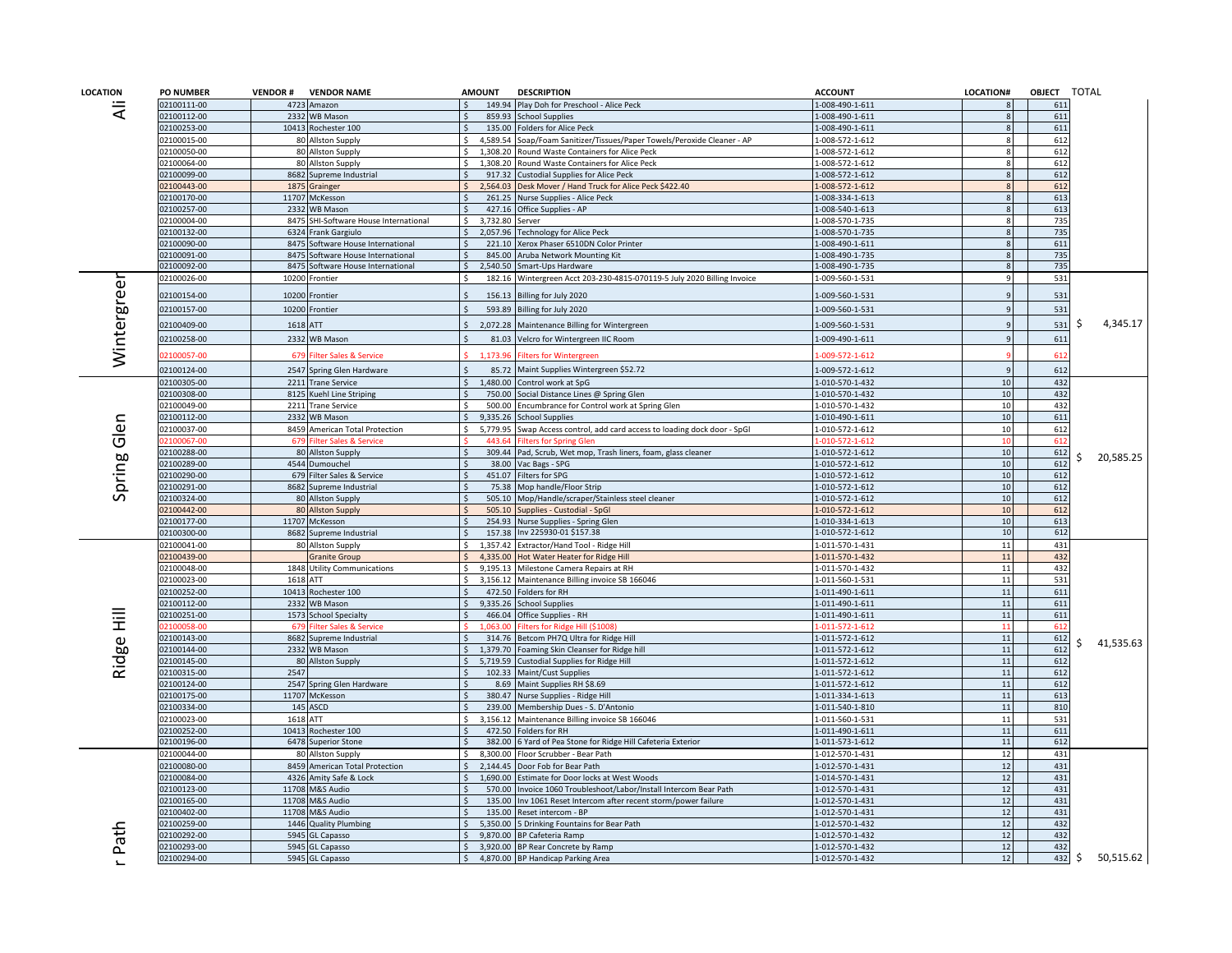|                                                                                                                                                                                                                                                                                                                                                                                                                                                                                                                                                                                                                           | <b>PO NUMBER</b> |                           | <b>VENDOR # VENDOR NAME</b>            | <b>AMOUNT</b> |                                            | <b>DESCRIPTION</b>                                                  | <b>ACCOUNT</b>                     | LOCATION# | OBJECT TOTAL |                 |  |  |  |  |
|---------------------------------------------------------------------------------------------------------------------------------------------------------------------------------------------------------------------------------------------------------------------------------------------------------------------------------------------------------------------------------------------------------------------------------------------------------------------------------------------------------------------------------------------------------------------------------------------------------------------------|------------------|---------------------------|----------------------------------------|---------------|--------------------------------------------|---------------------------------------------------------------------|------------------------------------|-----------|--------------|-----------------|--|--|--|--|
|                                                                                                                                                                                                                                                                                                                                                                                                                                                                                                                                                                                                                           | 02100418-00      |                           | 1875 Grainger                          |               | 376.44                                     | Inv 9636792385 \$120.28                                             | -012-570-1-432                     | 12        | 432          |                 |  |  |  |  |
|                                                                                                                                                                                                                                                                                                                                                                                                                                                                                                                                                                                                                           | 02100254-00      |                           | 2332 WB Mason                          |               | 358.67                                     | Office Supplies - BP                                                | 1-012-490-1-611                    | 12        | 611          |                 |  |  |  |  |
|                                                                                                                                                                                                                                                                                                                                                                                                                                                                                                                                                                                                                           | 2100056-00       | 679                       | <b>Filter Sales &amp; Service</b>      |               | 759.84                                     | <b>Filters for Bear Path</b>                                        | -012-572-1-612                     |           | 612          |                 |  |  |  |  |
|                                                                                                                                                                                                                                                                                                                                                                                                                                                                                                                                                                                                                           | 2100069-00       | 679                       | <b>Filter Sales &amp; Service</b>      |               | 808.44                                     | ilters for Bear Path                                                | $-012 - 572 - 1 - 612$             | 12        | 612          |                 |  |  |  |  |
|                                                                                                                                                                                                                                                                                                                                                                                                                                                                                                                                                                                                                           | 02100315-00      |                           | 2547 Spring Glen Hardware              |               | 157.96                                     | Maint/Cust Supplies                                                 | 1-012-572-1-612                    | 12        | 612          |                 |  |  |  |  |
|                                                                                                                                                                                                                                                                                                                                                                                                                                                                                                                                                                                                                           | 02100171-00      |                           | 11707 McKesson                         |               | 233.61                                     | Nurse Supplies - Bear Path                                          | 1-012-334-1-613                    | 12        | 613          |                 |  |  |  |  |
| LOCATION<br>Bea<br>S<br>West Wood<br>District<br>SMH                                                                                                                                                                                                                                                                                                                                                                                                                                                                                                                                                                      | 02100260-00      |                           | 11565 The Little Sign Company          |               |                                            | 475.00 CarRider Sign, Strap, Elastic                                | 1-012-540-1-613                    | 12        | 613          |                 |  |  |  |  |
|                                                                                                                                                                                                                                                                                                                                                                                                                                                                                                                                                                                                                           | 02100138-00      |                           | 8310 Karen Kaplan                      | $\mathsf{S}$  | 1,025.95                                   | Reimbursement for Purchase of Aruba Wireless Access Points          | 1-012-570-1-735                    | 12        | 735          |                 |  |  |  |  |
|                                                                                                                                                                                                                                                                                                                                                                                                                                                                                                                                                                                                                           | 02100112-00      |                           | 2332 WB Mason                          |               | 9,335.26                                   | <b>School Supplies</b>                                              | 1-012-490-1-611                    | 12        | 611          |                 |  |  |  |  |
|                                                                                                                                                                                                                                                                                                                                                                                                                                                                                                                                                                                                                           | 02100045-00      |                           | 80 Allston Supply                      |               |                                            | 8,300.00 Floor Scrubber - West Woods                                | 1-014-570-1-431                    | 14        | 431          |                 |  |  |  |  |
|                                                                                                                                                                                                                                                                                                                                                                                                                                                                                                                                                                                                                           |                  |                           | 2225 A&E Glass                         |               |                                            | 1,375.00 11 Mirrors for West Woods Bathrooms                        | 1-014-570-1-432                    | 14        | 432          |                 |  |  |  |  |
|                                                                                                                                                                                                                                                                                                                                                                                                                                                                                                                                                                                                                           |                  |                           | 3256 Sherwin Williams                  |               | 117.34                                     | Invoice 9733-2 Paint for West Woods                                 | 1-014-570-1-432                    | 14        | 432          |                 |  |  |  |  |
|                                                                                                                                                                                                                                                                                                                                                                                                                                                                                                                                                                                                                           |                  |                           | 325 Central Conn Acoustics             |               | 24,788.00                                  | Demo, Furnish, Install steel grid 4 bathrooms                       | 1-014-570-1-432                    | 14        | 432          |                 |  |  |  |  |
|                                                                                                                                                                                                                                                                                                                                                                                                                                                                                                                                                                                                                           |                  |                           | 1304 North Haven Ceramic Tile          |               |                                            | 10,008.00 Install Floors WW                                         | 1-014-570-1-432                    | 14        | 432          |                 |  |  |  |  |
|                                                                                                                                                                                                                                                                                                                                                                                                                                                                                                                                                                                                                           |                  |                           | 7536 The Granite Group                 |               |                                            | 1,085.66 Plumbing Supply Invoices                                   | 1-014-570-1-432                    | 14        | 432          |                 |  |  |  |  |
|                                                                                                                                                                                                                                                                                                                                                                                                                                                                                                                                                                                                                           |                  |                           | 5945 GL Capasso                        |               |                                            | \$20,288.00 Roof Restoration - West Woods                           | 1-014-570-1-432                    | 14        | 432          |                 |  |  |  |  |
|                                                                                                                                                                                                                                                                                                                                                                                                                                                                                                                                                                                                                           |                  |                           | 1618 ATT                               |               |                                            | 2,498.88 Maint Billing - WW - 8/14/2020 - 8/13/2021                 | 1-014-560-1-531                    | 14        | 531          |                 |  |  |  |  |
|                                                                                                                                                                                                                                                                                                                                                                                                                                                                                                                                                                                                                           |                  |                           | 2332 WB Mason                          |               |                                            | 9,335.26 School Supplies                                            | 1-014-490-1-611                    | 14<br>14  | 611<br>611   |                 |  |  |  |  |
|                                                                                                                                                                                                                                                                                                                                                                                                                                                                                                                                                                                                                           |                  |                           | 1573 School Specialty                  |               | 200.50                                     | Office Supplies - WW                                                | 1-014-490-1-611<br>1-014-490-1-611 | 14        | 611          | \$105,259.47    |  |  |  |  |
|                                                                                                                                                                                                                                                                                                                                                                                                                                                                                                                                                                                                                           |                  |                           | 2332 WB Mason<br>3256 Sherwin Williams |               |                                            | 193.44 Office Supplies - WW<br>268.00 Paint for WW                  | 1-014-573-1-612                    | 14        | 612          |                 |  |  |  |  |
|                                                                                                                                                                                                                                                                                                                                                                                                                                                                                                                                                                                                                           |                  |                           | 80 Allston Supply                      |               |                                            | 217.70 Microfiber Cloth/Long Handle Scraper/Short Scraper/Blades-WW | 1-014-572-1-612                    | 14        | 612          |                 |  |  |  |  |
|                                                                                                                                                                                                                                                                                                                                                                                                                                                                                                                                                                                                                           |                  |                           | 3256 Sherwin Williams                  |               | 131.97                                     | Paint for WW                                                        | 1-014-573-1-612                    | 14        | 612          |                 |  |  |  |  |
|                                                                                                                                                                                                                                                                                                                                                                                                                                                                                                                                                                                                                           |                  |                           | 80 Allston Supply                      | $\mathsf{S}$  |                                            | 1,284.21 Towel Dispensers - WW                                      | 1-014-572-1-612                    | 14        | 612          |                 |  |  |  |  |
|                                                                                                                                                                                                                                                                                                                                                                                                                                                                                                                                                                                                                           |                  |                           | 80 Allston Supply                      |               |                                            | 140.50 Gloves - WW                                                  | 1-014-572-1-612                    | 14        | 612          |                 |  |  |  |  |
|                                                                                                                                                                                                                                                                                                                                                                                                                                                                                                                                                                                                                           |                  |                           | 2547 Spring Glen Hardware              |               |                                            | 3.47 Maint Supplies WW \$3.47                                       | 1-014-572-1-612                    | 14        | 612          |                 |  |  |  |  |
|                                                                                                                                                                                                                                                                                                                                                                                                                                                                                                                                                                                                                           |                  |                           | 2547 Spring Glen Hardware              |               | 198.73                                     | Maint SuppliesBP \$198.73                                           | 1-014-572-1-612                    | 14        | 612          |                 |  |  |  |  |
|                                                                                                                                                                                                                                                                                                                                                                                                                                                                                                                                                                                                                           |                  |                           | 8950 Common Cents EMS Supply           |               | 4,819.90                                   | <b>Emergency/Medical Supplies</b>                                   | 1-014-540-1-613                    | 14        | 613          |                 |  |  |  |  |
|                                                                                                                                                                                                                                                                                                                                                                                                                                                                                                                                                                                                                           |                  |                           | 11707 McKesson                         |               | 311.81                                     | Nurse Supplies - West Woods                                         | -014-334-1-613                     | 14        | 613          |                 |  |  |  |  |
|                                                                                                                                                                                                                                                                                                                                                                                                                                                                                                                                                                                                                           |                  |                           | 6464 Northeastern Communication        |               |                                            | \$19,693.10 Cafeteria Wireless Access Points - West Woods           | 1-014-490-1-734                    | 14        | 734          |                 |  |  |  |  |
|                                                                                                                                                                                                                                                                                                                                                                                                                                                                                                                                                                                                                           |                  |                           | 2189 Sportime                          |               | 292.16                                     | Phys Ed Supplies for Alice Peck                                     | 1-050-108-1-611                    | 50        | 611          |                 |  |  |  |  |
|                                                                                                                                                                                                                                                                                                                                                                                                                                                                                                                                                                                                                           |                  |                           | 5303 Palos Sports                      |               | 67.49                                      | Electronic Whistle, Batteries - DH (Phys Ed)                        | 1-050-108-1-611                    | 50        | 611          |                 |  |  |  |  |
|                                                                                                                                                                                                                                                                                                                                                                                                                                                                                                                                                                                                                           | 02100274-00      |                           | 4205 US Games                          |               | 333.59                                     | Phys Ed Supplies - Ridge Hill                                       | L-050-108-1-611                    | 50        | 611          |                 |  |  |  |  |
|                                                                                                                                                                                                                                                                                                                                                                                                                                                                                                                                                                                                                           | 02100414-00      |                           | 1573 School Specialty                  |               |                                            | \$ 10,000.00 Art Supplies for Elementary Schools- Encumbrance       | 1-050-142-1-611                    | 50        | 611          | 44,109.31<br>S. |  |  |  |  |
|                                                                                                                                                                                                                                                                                                                                                                                                                                                                                                                                                                                                                           | 02100104-00      |                           | 158 Barnes and Noble                   |               |                                            | \$21,679.44 Books for Curriculum                                    | 1-050-105-1-641                    | 50        | 641          |                 |  |  |  |  |
|                                                                                                                                                                                                                                                                                                                                                                                                                                                                                                                                                                                                                           | 02100282-00      |                           | 11256 SASC LLC                         |               | 436.63                                     | Smell from a distance                                               | 1-050-113-1-641                    | 50        | 641          |                 |  |  |  |  |
|                                                                                                                                                                                                                                                                                                                                                                                                                                                                                                                                                                                                                           | 02100093-00      |                           | 8475 Software House International      |               | \$11,300.00                                | Aruba License Bunde / HPS Foundation Care Software Support          | 1-050-201-1-645                    | 50        | 645          |                 |  |  |  |  |
|                                                                                                                                                                                                                                                                                                                                                                                                                                                                                                                                                                                                                           | 02100150-00      |                           | 6937 CT Temp Controls                  |               |                                            | 249.00 Invoice 15288 Service/Maintenance Performed on 7/29/2020     | 1-052-572-2-432                    | 52        | 432          |                 |  |  |  |  |
|                                                                                                                                                                                                                                                                                                                                                                                                                                                                                                                                                                                                                           | 02100043-00      |                           | 1678 Swan Associates                   | Ŝ.            | 9,730.00                                   | Cooling Coil for HMS                                                | 1-052-570-2-432                    | 52        | 432          |                 |  |  |  |  |
|                                                                                                                                                                                                                                                                                                                                                                                                                                                                                                                                                                                                                           | 02100247-00      |                           | 2332 WB Mason                          |               | 258.80                                     | 10 Cases of Paper - HMS                                             | 1-052-490-2-611                    | 52        | 611          |                 |  |  |  |  |
|                                                                                                                                                                                                                                                                                                                                                                                                                                                                                                                                                                                                                           | 02100248-00      |                           | 1573 School Specialty                  | $\zeta$       | 856.80                                     | <b>HMS office Supplies</b>                                          | 1-052-490-2-611                    | 52        | 611          |                 |  |  |  |  |
|                                                                                                                                                                                                                                                                                                                                                                                                                                                                                                                                                                                                                           | 02100271-00      |                           | 2172 Gopher Sports                     |               |                                            | 1,232.74 Physical Education Supplies HMS                            | 1-052-108-2-611                    | 52        | 611          |                 |  |  |  |  |
|                                                                                                                                                                                                                                                                                                                                                                                                                                                                                                                                                                                                                           | 02100333-00      |                           | Home Depot                             |               | 39.88                                      | Pump Sprayer                                                        | 1-052-108-2-611                    | 52        | 611          |                 |  |  |  |  |
|                                                                                                                                                                                                                                                                                                                                                                                                                                                                                                                                                                                                                           |                  | 10255                     | Giant Oak                              | $\zeta$       |                                            | 1,000.00 Mower Parts/Encumbrance                                    | 1-052-573-2-612                    | 52        | 612          |                 |  |  |  |  |
|                                                                                                                                                                                                                                                                                                                                                                                                                                                                                                                                                                                                                           |                  | 679                       | <b>ilter Sales &amp; Service</b>       |               | 181 15                                     | ilters for Hamden Middl                                             | $-052 - 572 - 2 - 612$             |           | 612          |                 |  |  |  |  |
|                                                                                                                                                                                                                                                                                                                                                                                                                                                                                                                                                                                                                           |                  |                           | 80 Allston Supply                      |               | 6,193.36                                   | <b>Custodial Supplies for HMS</b>                                   | 1-052-572-2-612                    | 52        | 612          | 47,358.09       |  |  |  |  |
|                                                                                                                                                                                                                                                                                                                                                                                                                                                                                                                                                                                                                           |                  |                           | 11563 Service Caster Corporation       |               |                                            | 291.28 Invoice 420232 Casters for Trash Bins                        | 1-052-572-2-612                    | 52        | 612          |                 |  |  |  |  |
|                                                                                                                                                                                                                                                                                                                                                                                                                                                                                                                                                                                                                           |                  |                           | 2547 Spring Glen Hardware              |               | 10.75                                      | Maint/Cust Supplies                                                 | 1-052-572-1-612                    | 52        | 612          |                 |  |  |  |  |
|                                                                                                                                                                                                                                                                                                                                                                                                                                                                                                                                                                                                                           |                  |                           | 618 Electrical Wholesalers             |               |                                            | 1,024.61 PHI 379024 FB32T8/TL841/6 ALTO 20pk Inv #S11626373.001     | 1-052-572-1-612                    | 52        | 612          |                 |  |  |  |  |
|                                                                                                                                                                                                                                                                                                                                                                                                                                                                                                                                                                                                                           |                  |                           | 2547 Spring Glen Hardware              |               |                                            | 41.12 Maint Supplies HMS \$41.12                                    | 1-052-572-2-612                    | 52        | 612          |                 |  |  |  |  |
|                                                                                                                                                                                                                                                                                                                                                                                                                                                                                                                                                                                                                           |                  |                           | 11707 McKesson                         |               |                                            | 381.71 Nurse Supplies - HMS                                         | 1-052-334-2-613                    | 52        | 613<br>641   |                 |  |  |  |  |
|                                                                                                                                                                                                                                                                                                                                                                                                                                                                                                                                                                                                                           |                  |                           | 4723 Amazon                            |               | 2.051.89                                   | 180.46 Books for Curriculum                                         | 1-052-105-2-641<br>1-052-570-2-735 | 52<br>52  | 735          |                 |  |  |  |  |
|                                                                                                                                                                                                                                                                                                                                                                                                                                                                                                                                                                                                                           |                  |                           | 8310 Karen Kaplan                      |               | 21,634.51                                  | Reimbursement for Purchase of Aruba Wireless Access Points          |                                    | 52        | 611          |                 |  |  |  |  |
|                                                                                                                                                                                                                                                                                                                                                                                                                                                                                                                                                                                                                           |                  |                           | 2332 WB Mason                          |               |                                            | <b>School Supplies</b>                                              | 1-052-490-2-611                    |           |              |                 |  |  |  |  |
|                                                                                                                                                                                                                                                                                                                                                                                                                                                                                                                                                                                                                           |                  |                           | US Postal                              |               | 55.00                                      | 5 Rolls Forever Stamps - HCLC                                       | 1-054-540-3-532                    | 54        | 532          |                 |  |  |  |  |
|                                                                                                                                                                                                                                                                                                                                                                                                                                                                                                                                                                                                                           |                  |                           |                                        |               |                                            |                                                                     |                                    |           |              | 132.64<br>S     |  |  |  |  |
|                                                                                                                                                                                                                                                                                                                                                                                                                                                                                                                                                                                                                           |                  |                           | 2332 WB Mason                          |               | 77.64                                      | Paper for HCLC                                                      | 1-054-490-3-611                    | 54        | 611          |                 |  |  |  |  |
|                                                                                                                                                                                                                                                                                                                                                                                                                                                                                                                                                                                                                           |                  |                           | New England Elevator                   |               | 275.00                                     | Elevator Door Repair - HHS                                          | 1-061-570-3-431                    | 61        | 431          |                 |  |  |  |  |
|                                                                                                                                                                                                                                                                                                                                                                                                                                                                                                                                                                                                                           | 02100148-00      |                           | 4326 Amity Safe & Lock                 |               | 260.00                                     | <b>Cylinder Replacement</b>                                         | 1-061-570-1-432                    | 61        | 432          |                 |  |  |  |  |
|                                                                                                                                                                                                                                                                                                                                                                                                                                                                                                                                                                                                                           | 02100158-00      |                           | 6113 Window Products                   |               | 3,815.00                                   | Blinds for D315, A304, A312, A318, A329                             | 1-061-570-1-432                    | 61        | 432          |                 |  |  |  |  |
|                                                                                                                                                                                                                                                                                                                                                                                                                                                                                                                                                                                                                           | 02100189-00      |                           | 8179 Windriver Environmental           |               |                                            | 682.63 Inv 4692989 Trailer Jet/Fuel Energy Recovery                 | 1-061-570-0-432                    | 61        | 432          |                 |  |  |  |  |
| 02100160-00<br>02100185-00<br>02100001-00<br>02100007-00<br>02100021-00<br>02100117-00<br>02100229-00<br>02100112-00<br>02100249-00<br>02100250-00<br>02100301-00<br>02100035-00<br>02100314-00<br>02100316-00<br>02100323-00<br>02100124-00<br>02100124-00<br>02100114-00<br>02100178-00<br>02100094-00<br>02100272-00<br>02100273-00<br>02100053-00<br>12100055-00<br>02100140-00<br>02100186-00<br>02100315-00<br>02100325-00<br>02100124-00<br>02100179-00<br>02100139-00<br>02100138-00<br>02100112-00<br>02100438-00<br>ЭH<br>02100403-00<br>02100408-00<br>02100230-00<br>2100275-00<br>02100280-00<br>02100006-00 |                  | 4228 PC University        | $\mathsf{S}$                           | 2,475.00      | <b>IPEVO V4K Document Camera</b>           | 1-061-113-3-611                                                     | 61                                 | 611       |              |                 |  |  |  |  |
|                                                                                                                                                                                                                                                                                                                                                                                                                                                                                                                                                                                                                           | 5305             | <b>Great Lakes Sports</b> |                                        | 2,608.99      | Phys Ed Supplies - HHS                     | 1-061-108-3-611                                                     | 61                                 | 611       |              |                 |  |  |  |  |
|                                                                                                                                                                                                                                                                                                                                                                                                                                                                                                                                                                                                                           |                  | 7235 Cengage Learning     |                                        | 7.009.67      | Renewal of Gale assorted databases for HHS | 1-061-430-3-611                                                     | 61                                 | 611       |              |                 |  |  |  |  |
|                                                                                                                                                                                                                                                                                                                                                                                                                                                                                                                                                                                                                           |                  |                           | 11797 CT Custom Aquatics               |               |                                            | 1,989.40 Internal Filter Service/Chemical Cleaning                  | 1-061-573-3-612                    | 61        | 612          |                 |  |  |  |  |
|                                                                                                                                                                                                                                                                                                                                                                                                                                                                                                                                                                                                                           |                  |                           |                                        |               |                                            |                                                                     |                                    |           |              |                 |  |  |  |  |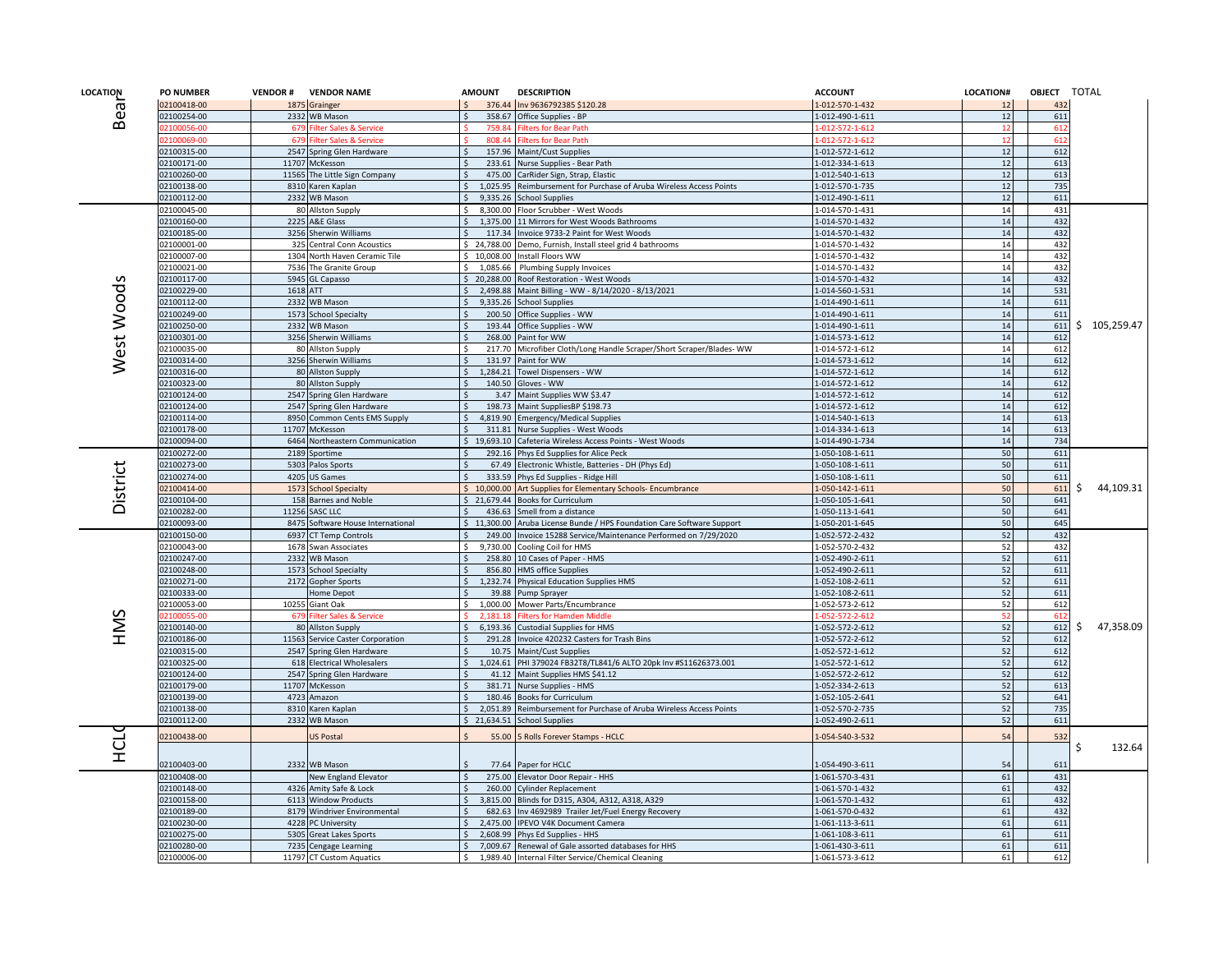| LOCATION | <b>PO NUMBER</b>         | <b>VENDOR#</b> | <b>VENDOR NAME</b>                             | <b>AMOUNT</b> |                      | <b>DESCRIPTION</b>                                                       | <b>ACCOUNT</b>                    | LOCATION# | OBJECT TOTAL |    |           |
|----------|--------------------------|----------------|------------------------------------------------|---------------|----------------------|--------------------------------------------------------------------------|-----------------------------------|-----------|--------------|----|-----------|
|          | 02100053-00              |                | 10255 Giant Oak                                | Ś.            |                      | 1,000.00 Mower Parts/Encumbrance                                         | 1-061-573-3-612                   | 61        | 612          |    |           |
|          | 2100054-00               |                |                                                |               |                      | ilters for Hamden Hig                                                    | $-061 - 572 - 3 - 61$             |           | 61           |    |           |
|          | 02100101-00              |                | 8682 Supreme Industrial                        |               | 225.48               | Mop/Broom/Pan - HHS                                                      | 1-061-572-3-612                   | 61        | 612          |    |           |
|          | 02100102-00              |                | 2332 WB Mason                                  |               | 3.774.82             | <b>Custodial Supplies for HHS</b>                                        | 1-061-572-3-612                   | 61        | 612          |    |           |
|          | 02100103-00              |                | 80 Allston Supply                              |               | 3,998.30             | <b>Custodial Supplies for HHS</b>                                        | 1-061-572-3-612                   | 61        | 612          |    |           |
|          | 02100119-00              |                | 8682 Supreme Industrial                        |               | 159.63               | Disinfectant Supplies HHS Invoice 226060                                 | 1-061-572-3-612                   | 61        | 612          |    |           |
|          | 02100120-00              |                | 2607 Airgas                                    |               | 699.80               | Inv 9971672795, Inv 1603906889, Inv 9972555850                           | 1-061-573-3-612                   | 61        | 612          |    |           |
|          | 02100152-00              |                | 4544 Dumouchel                                 |               | 414.81               | inv 067493 - HHS Foam Sanitizer, Inv 070969 - BP- Machine Repair         | 1-061-572-3-612                   | 61        | 612          |    |           |
|          |                          | 2547           |                                                |               | 48.06                |                                                                          |                                   |           | 612          |    |           |
|          | 02100315-00              |                |                                                |               |                      | Maint/Cust Supplies                                                      | 1-061-572-3-612                   | 61        |              |    |           |
|          | 02100407-00              |                | 1408 Pioneer Athletics                         |               | 1,460.25             | Paint for athletics fields                                               | 1-061-573-3-612                   | 61        | 612          |    |           |
|          | 02100182-00              |                | 11707 McKesson                                 |               | 1,004.05             | Nurse Supplies - HHS                                                     | 1-061-334-3-613                   | 61        | 613          |    |           |
|          | 2100235-00               | 2332           | <b>WB Mason</b>                                |               | 72.94                | <b>Headsets</b>                                                          | 1-061-540-3-613                   | 61        | 613          |    |           |
| 3HH      | 02100237-00              |                | 1573 School Specialty                          | Ś.            | 1,373.25             | Office Supplies - HHS                                                    | 1-061-540-3-613                   | 61        | 613          |    |           |
|          | 02100270-00              |                | 1573 School Specialty                          |               | 757.35               | Supplies for Athletics - HHS                                             | 1-061-410-3-613                   | 61        | 613          | S. | 74,972.14 |
|          | 02100283-00              |                | 11707 Mckesson                                 |               |                      | 93.50 Wipes HHS Nurse                                                    | 1-061-334-1-613                   | 61        | 613          |    |           |
|          | 02100332-00              |                | Amazon                                         |               |                      | ock Boxes                                                                | 1-061-540-3-613                   | 61        | 613          |    |           |
|          | 02100406-00              | 8475 SHI       |                                                |               | 220.00               | Phaser Printer - HHS                                                     | 1-061-540-3-613                   | 61        | 613          |    |           |
|          | 02100436-00              |                | <b>Collins Sports Medicine</b>                 |               | 3,389.55             | <b>Athletics Trainer Supply</b>                                          | 1-061-410-3-613                   | 61        | 613          |    |           |
|          | 02100437-00              |                | <b>Henry Schein</b>                            |               | 622.58               | <b>Athletics Trainer Supply</b>                                          | 1-061-410-3-613                   | 61        | 613          |    |           |
|          | 02100149-00              |                | 6974 CCM Services                              |               | \$10,000.00          | Year encumbrance for Electric Purchasing                                 | 1-061-560-3-622                   | 61        | 622          |    |           |
|          | 02100416-00              |                | <b>Foundry Music</b>                           |               | 282.10               | <b>Music Texts for HHS</b>                                               | 1-061-143-3-641                   | 61        | 641          |    |           |
|          | 02100228-00              |                | 7235 Cengage Learning                          |               | 50.00                | Gale E Book Annual Hosting Fee                                           | 1-061-430-3-642                   | 61        | 642          |    |           |
|          | 02100138-00              |                | 8310 Karen Kaplan                              |               | 1,025.95             | Reimbursement for                                                        | 1-061-570-3-735                   | 61        | 735          |    |           |
|          | 02100426-00              |                | <b>MF Athletics</b>                            |               | 1,927.00             | Boys/Girls/Track equip/uniforms                                          | L-061-410-3-735                   | 61        | 735          |    |           |
|          | 02100427-00              |                | <b>Blanchettes</b>                             |               | 3,459.00             | <b>Athletics Sports Supplies</b>                                         | 1-061-410-3-735                   | 61        | 735          |    |           |
|          | 02100429-00              |                | Longstreth                                     |               | 581.24               | <b>Athletics Sports Supplies</b>                                         | 1-061-410-3-735                   | 61        | 735          |    |           |
|          | 02100430-00              |                | <b>Stadium Systems</b>                         |               | 2,226.55             | <b>Athletics Sports Supplies</b>                                         | 1-061-410-3-735                   | 61        | 735          |    |           |
|          | 02100431-00              |                | Tonelli/Riddell                                |               | 5.233.69             |                                                                          | 1-061-410-3-735                   | 61        | 735          |    |           |
|          |                          |                |                                                |               | 3,169.40             | <b>Athletics Sports Supplies</b>                                         |                                   | 61        | 735          |    |           |
|          | 02100432-00              |                | Sportsmen                                      |               |                      | <b>Athletics Sports Supplies</b>                                         | L-061-410-3-735                   |           |              |    |           |
|          | 02100434-00              |                | Metro Swim                                     |               | 384.20               | <b>Athletics Sports Supplies</b>                                         | 1-061-410-3-735                   | 61        | 735          |    |           |
|          | 02100435-00              |                | <b>BSN</b>                                     |               |                      | 4,165.74 Athletics Sports Supplies                                       | 1-061-410-3-735                   | 61        | 735          |    |           |
|          | 02100428-00              |                | <b>Varsity Sports</b>                          |               | 749.45               | <b>Athletics Sports Supplies</b>                                         | 1-061-410-3-735                   | 61        | 7355         |    |           |
|          | 02100300-00              |                | 8682 Supreme Industrial                        |               | 472.14               | Inv 226060-01 \$472.14                                                   | 1-061-572-3-612                   | 61        | 612          |    |           |
|          | 02100105-00              |                | 6462 Northeastern Communication                |               | 634.22               | Horizonal Wiring/Replace Outlets                                         | 1-061-536-3-734                   | 61        | 734          |    |           |
|          | 02100405-00              |                | 4459 Horizon Sound                             | \$            |                      | 1,000.00 Sound System HHS Graduation                                     | 1-062-150-3-590                   | 62        | 590          |    |           |
|          | 02100297-00              |                | 387 Coe & Brown                                |               | 15.50                | A 36 V Belt                                                              | 1-070-570-0-431                   | 70        | 431          |    |           |
|          | 02100415-00              |                | <b>Eric Nyquist</b>                            |               | 151.16               | Reimbursement for Repair of Kiln @ Spring Glen                           | 1-070-143-0-431                   | 70        | 431          |    |           |
|          | 02100161-00              |                | 7536 Granite Group                             |               | 219.87               | Inv 12747854-00 \$219.87 - District                                      | 1-070-570-0-432                   | 70        | 432          |    |           |
|          | 02100161-00              |                | 7536 Granite Group                             |               |                      | 171.11 Inv 12748505-00 \$171.11 - District                               | L-070-570-0-432                   | 70        | 432          |    |           |
|          | 02100163-00              |                | 1875 Grainger                                  |               | 100.30               | Control Transformer, Fuse                                                | 1-070-570-0-432                   | 70        | 432          |    |           |
|          | 02100188-00              |                | 667 FW Webb                                    |               |                      | 699.04 Plumbing Supplies                                                 | L-070-570-0-432                   | 70        | 432          |    |           |
|          | 02100220-00              |                | 387 Coe & Brown                                |               | 31.26                | 362 V Belt                                                               | 1-070-570-0-432                   | 70        | 432          |    |           |
|          | 02100221-00              |                | 667 FW Webb                                    |               | 394.17               | Inv 68176725 \$139.16                                                    | 1-070-570-0-432                   | 70        | 432          |    |           |
|          | 02100224-00              |                | 387 Coe & Brown                                |               | 29.81                | <b>Belts</b>                                                             | 1-070-570-0-432                   | 70        | 432          |    |           |
|          | 02100021-00              |                | 7536 The Granite Group                         | ς.            | 2,288.63             | Invoices for Plumbing Supplies                                           | 1-070-570-0-432                   | 70        | 432          |    |           |
|          | 02100036-00              |                | 7749 Accurate Crane                            |               | 600.00               | Estimated Encumbrance for Crane to fix AC rooftop unit at Central Office | L-070-570-0-432                   | 70        | 432          |    |           |
|          | 2100051-00               | 693            |                                                |               |                      | JVID programmir                                                          | $-070 - 570 - 0 - 43$             |           | 43           |    |           |
|          | 2100052-00               | 646            |                                                |               | 10,000.00            | OVID programming                                                         | L-070-570-0-432                   |           | 432          |    |           |
|          | 02100126-00              |                | 1875 Grainger                                  |               | 298.81               | Invs - Safety Glasses/Lav Sink                                           | 1-070-570-0-432                   | 70        | 432          |    |           |
|          | 2100002-00               |                | CI-Bartholomew Contract Interior               |               | 2.999.7              |                                                                          | $-070 - 570 - 0 - 43$             |           | 43           |    |           |
|          | 2100003-00               | 5984           | <b>Inviromed Services</b>                      |               | 1,500.00             | Vater System Testing - Post COVID19 Re-Occupancy                         | 1-070-570-0-435                   |           | 43           |    |           |
|          |                          | -80            |                                                |               |                      |                                                                          |                                   |           |              |    |           |
|          | 2100046-00<br>2100060-00 |                | <b>Allston Supply</b><br><b>Allston Supply</b> |               | 2,398.00<br>2,398.00 | ace Shields 20/Cs @ \$109/cs<br>ace Shields 20/Cs @ \$109/cs             | -070-570-0-435<br>1-070-570-0-435 |           | 43<br>43     |    |           |
|          | 2100061-00               |                | <b>Illston Supply</b>                          |               | 2.398f               | ace Shields 20/Cs @ \$109/c                                              |                                   |           | 43           |    |           |
|          |                          |                |                                                |               |                      |                                                                          | $-070 - 570 - 0 - 435$            |           |              |    |           |
|          | 2100062-00               |                | <b>Ilston Supply</b>                           |               | 1,199.               | ace Shields 20/Cs @ \$109/d                                              | $-070 - 570 - 0 - 435$            |           | 43           |    |           |
|          | 02100127-00              |                | 1875 Grainger                                  |               |                      | 1,840.00 Inv - Lithium Batteries for District                            | L-070-570-0-435                   | 70        | 435          |    |           |
|          | 02100128-00              |                | 12059 Jeff Love LLC                            |               |                      | 6,025.00 PPE Supplies                                                    | 1-070-570-0-435                   | 70        | 435          |    |           |
|          | 02100401-00              |                | 2332 WB Mason                                  |               | 56.00                | <b>Ziplock Bags</b>                                                      | 1-070-570-0-435                   | 70        | 435          |    |           |
|          | 02100440-00              |                | 2332 WB Mason                                  |               | 534.20               | Dry Erase Board - Church Street                                          | L-070-570-0-435                   | 70        | 435          |    |           |
|          | 02100129-00              |                | 6591 Smoko Insurance Company                   |               |                      | \$ 32,923.00 Umbrella Insurance                                          | 1-070-570-0-521                   | 70        | 521          |    |           |
|          | 2100059-0 <mark>0</mark> |                | 6595 American Messaging                        | \$.           |                      | 56.30 Monthly Billing for Pagers - Invoice N3218930UG                    | <mark>1-070-560-0-531</mark>      | 70        | 531          |    |           |
|          | 02100086-00              |                | 10200 Frontier                                 |               |                      | \$ 32,016.32 Telephones for Alice Peck (35 Hillfield)                    | 1-070-536-0-531                   | 70        | 531          |    |           |
|          | 02100411-00              | 1618 ATT       |                                                |               | 260.00               | Service Call - CO - Add line to Rm 102                                   | -070-560-0-531                    | 70        | 531          |    |           |
|          | 02100216-00              |                | 772 Graphic Image                              |               | 7,890.00             | nvoice 60753 For District Calendars                                      | 1-070-490-0-550                   | 70        | 550          |    |           |
|          | 02100222-00              |                | 11562 Ron Kittredge                            |               |                      | 195.50 Mileage Reimbursement                                             | 1-070-550-0-581                   | 70        | 581          |    |           |
|          | 02100223-00              |                | 12061 Ed Rogers Jr                             |               |                      | 9.20 Mileage Reimbursement                                               | 1-070-550-0-581                   | 70        | 581          |    |           |
|          |                          |                |                                                |               |                      |                                                                          |                                   |           |              |    |           |

 $\overline{\phantom{a}}$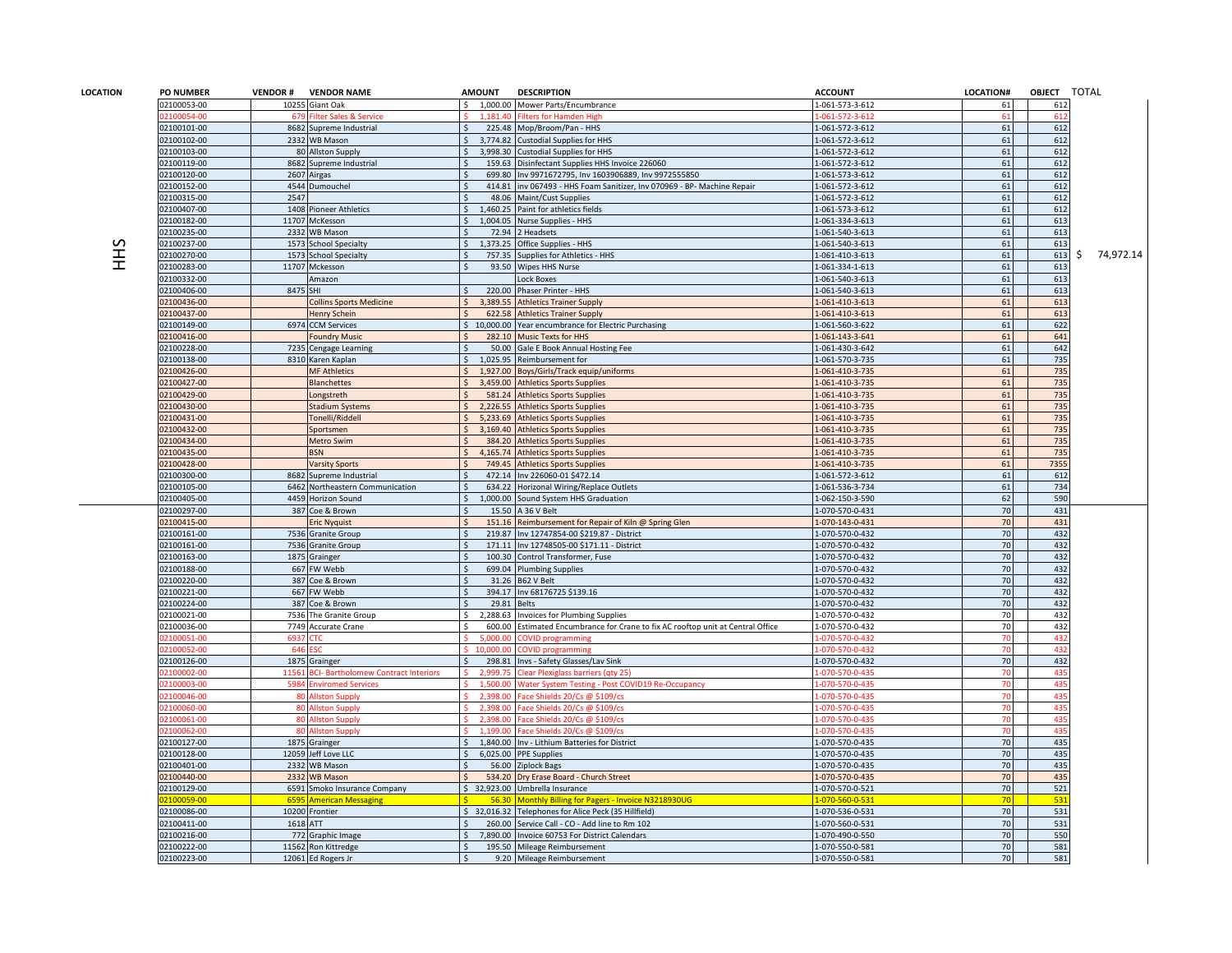| 02100267-00<br>951 John Laborde<br>34.27 Mileage Reimbursement July 2020<br>1-070-550-0-581<br>$\mathsf{S}$<br>02100421-00<br>427.80<br>Mileage Reimbursement August 2020<br>1-070-550-0-581<br>Cortney Payne<br>02100276-00<br>5305 Great Lakes Sports<br>256.98<br>Phys Ed Supplies - Prescriptive PE<br>1-070-220-0-611<br>12100081-00<br>sopropyl Wipes for District<br>$-070 - 572 - 0 - 612$<br><b>Allston Supply</b><br>3,081.00<br>02100010-00<br>2,000.00<br>Encumbrance for Repair on Work Truck<br>1-070-575-0-612<br>802 Napa Auto<br>Ŝ.<br>02100063-00<br>1417 Porto's Tires<br>$\zeta$<br>40.00<br>Tire Balancing - Work Truck<br>1-070-575-0-612<br>2100075-00<br>868<br>upreme Industrial<br>8.550.0<br>$-070 - 572 - 1 - 612$<br>ectrostatic Spraying Kit<br>02100076-00<br>8,550.00<br>868<br><b>Supreme Industrial</b><br>lectrostatic Spraying Kit<br>-070-572-1-612<br>02100077-00<br>868<br><b>Supreme Industrial</b><br>3,900.00<br>Protexus Cordless Handheld Sprayer x4<br>-070-572-0-612<br>2100078-00<br>upreme Industria<br>3.336.0<br>isinfectant x24<br>02100096-00<br>8682 Supreme Industrial<br>536.00<br>White Multifold Towels (\$530)<br>1-070-572-0-612<br>02100110-00<br>1417 Porto's Tires<br>154.00 Tire for 148-HN<br>-070-575-0-612<br>02100118-00<br>8682 Supreme Industrial<br>406.00<br>Disinfectant Supplies CO Invoice 226257<br>1-070-572-0-612<br>02100125-00<br>3.887.50<br>Covid 19 Signage and Floor tape<br>1-070-572-0-612<br>1875<br><b>Grainger</b><br>02100141-00<br>328 Century Sign<br>2,125.00<br>Floor Decals C19<br>1-070-572-0-612<br>02100147-00<br>4544 Dumouchel<br>\$19,054.25<br>Hand Sanitizer, Stands, Spray Disinfectant<br>1-070-572-1-612<br>02100214-00<br>2,125.00 8" Circl Floor Decals Blue w/ White Arrow Only/No Text<br>328 Century Sign<br>Ŝ.<br>1-070-572-0-612<br>02100263-00<br>1446 Quality Plumbing<br>1-070-572-0-612<br>02100265-00<br>1875 Grainger<br>\$11,542.92 Invoices for C19 Signs<br>1-070-572-0-612<br>02100266-00<br>1875 Grainger<br>6,396.00 3 Air Conditioners w/ Heat<br>1-070-572-1-612<br>02100268-00<br>3,960.00 Floor Stand - Qty 40<br>-070-572-0-612<br>80 Allston Supply<br>$\mathsf{S}$<br>02100295-00<br>1-070-572-1-612<br>80 Allston Supply<br>594.00 Floor Stand - Qty 6<br>02100298-00<br>1875 Grainger<br>1,718.00<br>1-070-572-1-612<br>Coronavirus Signs<br>1-070-573-0-612<br>02100304-00<br>10699 SiteOne Landscaping Supplies<br>201.47 Sprayer/Wash/Blade<br>02100310-00<br>1875 Grainger<br>$\mathsf{\hat{S}}$<br>3,853.00 Plug Valve Lockout<br>1-070-573-0-612<br>02100311-00<br>1-070-570-0-612<br>7536 Granite Group<br>Ŝ.<br>70.40 Digital Thermometer<br>02100315-00<br>2547<br>1-070-572-0-612<br>364.67 Maint/Cust Supplies<br>02100318-00<br>7536 Granite Group<br>78.04<br>Order 12802500-00 Copper Tube<br>-070-570-0-612<br>02100321-00<br>1-070-572-0-612<br>1875 Grainger<br>300.63 Floor Tape Markers - Inv 9632582293<br>02100326-00<br>618 Electrical Wholesalers<br>204.60 Inv S115955533.001 - Trim Ring, Retrofit<br>1-070-572-0-612<br>02100329-00<br>1875 Grainger<br>2,564.03<br>1-070-572-0-612 \$402.02<br>Hand Trucks/ Desk Mover/ Tilt Truck - Garbage<br>02100412-00<br>1-070-573-0-612<br>26.76<br>SiteOne Landscaping Supplies<br><b>Gatorline Donut</b><br>02100443-00<br>1875 Grainger<br>402.02<br>Hand Truck Central Office \$402.02<br>1-070-572-0-612<br>2100047-00<br>,635.00<br>atch Lid Storage Bins for the schools<br>$-070 - 550 - 0 - 613$<br>163<br><b>Staples Business Advantage</b><br>02100239-00<br>2332 WB Mason<br>285.36<br>Office Supplies - CO<br>1-070-550-0-613<br>02100306-00<br>8470 LD Products<br>Black toner for Phaser 3250 - Facilities Office<br>1-070-550-0-613<br>101.97<br>02100199-00<br><b>ALEKS Corporation</b><br>1,912.50<br>Software for Gateway MAT095/137 Class<br>1-070-111-0-644<br>02100215-00<br>\$15,365.97<br>-070-536-0-644<br>5979 Naviance, Inc.<br>Naviance Renewal HMS and HHS<br>02100227-00<br>10064 Follett<br>\$18,404.40 Annual Renewal for Media Resources<br>1-070-430-0-644<br>02100242-00<br>10785 Codework-Systems Inc<br>1.798.20<br>Vision District License Renewal for Student Monitoring<br>1-070-536-0-644<br>Central Office / District<br>13,664.80 Renewal of databases<br>02100277-00<br>42 Capstone<br>1-070-430-0-644<br>7881 ABC Clip<br>02100278-00<br>2,395.00 Database Renewal HHS<br>1-070-430-0-644<br>02100279-00<br>2,467.48 Gale In Context - Science renewal for Media<br>1-070-430-0-644<br>7235 Cengage Learning<br>02100285-00<br>10533 Family ID<br>1,495.00 Athletic Registration 20/21 year<br>1-070-410-0-644<br>02100286-00<br>53 Impact<br>1-070-410-0-644<br>655.00 Subscription - Concussion Testing<br>02100011-00<br>9130 TBNG Consulting<br>Ś.<br>8,943.50<br>1-070-536-0-645<br>Annual Renewal - Barracuda Message Archiver<br>02100017-00<br>\$11,354.60 Annual Renewal - Barracuda Backup Server<br>1-070-536-0-645<br>9130 TBNG Consulting<br>02100028-00<br><b>Com Video Communications</b><br>\$21,096.00<br><b>Education Annual</b><br>-070-536-0-645<br>02100225-00<br>8820 BMC<br>1,180.24<br>Annual Track-It Support Renewal<br>1-070-536-0-645<br>$\mathsf{S}$<br>02100226-00<br>9130 TBNG Consulting<br>5,116.00<br>Barracuda Data Storage Annual Subscription<br>1-070-536-0-645<br>02100240-00<br>8310 Karen Kaplan<br>933.96 Reimbursement for the purchase of increased CEN bandwidth<br>1-070-536-0-645<br>02100241-00<br>10790 Intrado Interactive<br>9,552.60 School Messenger Annual Renewal<br>\$<br>1-070-536-0-645<br>02100243-00<br>8305<br>Finalsite<br>14,750.00<br>Annual Finalsite Webpage Renewal<br>1-070-536-0-645<br>02100245-00<br>5924<br>2,175.00<br>1-070-536-0-645<br>Faronics<br>Annual Renewal of Deep Freeze<br>02100284-00<br>11513 Computer Logic<br>427.50 Annual Attendance Tracker<br>1-070-536-0-645<br>02100424-00<br>17,275.50 Fortinet Support<br>1-070-536-0-645<br><b>SHI</b><br>02100079-00<br>157<br>chool Specialty<br>8.804.20<br>artitions for Dunbar Hill<br>$-070 - 530 - 0 - 733$<br>02100113-00<br>157<br>3,104.80<br>artitions for Helen Street<br>-070-530-0-733<br>chool Specialty<br>02100115-00<br>1573<br>chool Specialty<br>7,451.52<br>artitions for Shepherd Glen<br>-070-530-0-733<br>02100194-00<br>1573<br>7,451.52<br>Partitions for Helen Street<br><b>School Specialty</b><br>-070-530-0-733<br>02100195-00<br><b>School Specialty</b><br>7,970.44<br>157<br>Partitions for Church Street<br>$-070 - 530 - 0 - 733$ | LOCATION# | <b>OBJECT</b> | <b>TOTAL</b> |
|------------------------------------------------------------------------------------------------------------------------------------------------------------------------------------------------------------------------------------------------------------------------------------------------------------------------------------------------------------------------------------------------------------------------------------------------------------------------------------------------------------------------------------------------------------------------------------------------------------------------------------------------------------------------------------------------------------------------------------------------------------------------------------------------------------------------------------------------------------------------------------------------------------------------------------------------------------------------------------------------------------------------------------------------------------------------------------------------------------------------------------------------------------------------------------------------------------------------------------------------------------------------------------------------------------------------------------------------------------------------------------------------------------------------------------------------------------------------------------------------------------------------------------------------------------------------------------------------------------------------------------------------------------------------------------------------------------------------------------------------------------------------------------------------------------------------------------------------------------------------------------------------------------------------------------------------------------------------------------------------------------------------------------------------------------------------------------------------------------------------------------------------------------------------------------------------------------------------------------------------------------------------------------------------------------------------------------------------------------------------------------------------------------------------------------------------------------------------------------------------------------------------------------------------------------------------------------------------------------------------------------------------------------------------------------------------------------------------------------------------------------------------------------------------------------------------------------------------------------------------------------------------------------------------------------------------------------------------------------------------------------------------------------------------------------------------------------------------------------------------------------------------------------------------------------------------------------------------------------------------------------------------------------------------------------------------------------------------------------------------------------------------------------------------------------------------------------------------------------------------------------------------------------------------------------------------------------------------------------------------------------------------------------------------------------------------------------------------------------------------------------------------------------------------------------------------------------------------------------------------------------------------------------------------------------------------------------------------------------------------------------------------------------------------------------------------------------------------------------------------------------------------------------------------------------------------------------------------------------------------------------------------------------------------------------------------------------------------------------------------------------------------------------------------------------------------------------------------------------------------------------------------------------------------------------------------------------------------------------------------------------------------------------------------------------------------------------------------------------------------------------------------------------------------------------------------------------------------------------------------------------------------------------------------------------------------------------------------------------------------------------------------------------------------------------------------------------------------------------------------------------------------------------------------------------------------------------------------------------------------------------------------------------------------------------------------------------------------------------------------------------------------------------------------------------------------------------------------------------------------------------------------------------------------------------------------------------------------------------------------------------------------------------------------------------------------------------------------------------------------------------------------------------------------------------------------------------------------------------------------------------------------------------------------------------------------------------------------------------------------------------------------------------------------------------------------------------------------------------------------------------------------------------------------------------------------------------------------------------------------------------------------------------------------------------------------------------------------------------------------------------------------------------------------------------------------------------------------------------------------------------------------------------------------------------|-----------|---------------|--------------|
|                                                                                                                                                                                                                                                                                                                                                                                                                                                                                                                                                                                                                                                                                                                                                                                                                                                                                                                                                                                                                                                                                                                                                                                                                                                                                                                                                                                                                                                                                                                                                                                                                                                                                                                                                                                                                                                                                                                                                                                                                                                                                                                                                                                                                                                                                                                                                                                                                                                                                                                                                                                                                                                                                                                                                                                                                                                                                                                                                                                                                                                                                                                                                                                                                                                                                                                                                                                                                                                                                                                                                                                                                                                                                                                                                                                                                                                                                                                                                                                                                                                                                                                                                                                                                                                                                                                                                                                                                                                                                                                                                                                                                                                                                                                                                                                                                                                                                                                                                                                                                                                                                                                                                                                                                                                                                                                                                                                                                                                                                                                                                                                                                                                                                                                                                                                                                                                                                                                                                                                                                                                                                                                                                                                                                                                                                                                                                                                                                                                                                                                                                            | 70        | 581           |              |
|                                                                                                                                                                                                                                                                                                                                                                                                                                                                                                                                                                                                                                                                                                                                                                                                                                                                                                                                                                                                                                                                                                                                                                                                                                                                                                                                                                                                                                                                                                                                                                                                                                                                                                                                                                                                                                                                                                                                                                                                                                                                                                                                                                                                                                                                                                                                                                                                                                                                                                                                                                                                                                                                                                                                                                                                                                                                                                                                                                                                                                                                                                                                                                                                                                                                                                                                                                                                                                                                                                                                                                                                                                                                                                                                                                                                                                                                                                                                                                                                                                                                                                                                                                                                                                                                                                                                                                                                                                                                                                                                                                                                                                                                                                                                                                                                                                                                                                                                                                                                                                                                                                                                                                                                                                                                                                                                                                                                                                                                                                                                                                                                                                                                                                                                                                                                                                                                                                                                                                                                                                                                                                                                                                                                                                                                                                                                                                                                                                                                                                                                                            | 70        | 581           |              |
|                                                                                                                                                                                                                                                                                                                                                                                                                                                                                                                                                                                                                                                                                                                                                                                                                                                                                                                                                                                                                                                                                                                                                                                                                                                                                                                                                                                                                                                                                                                                                                                                                                                                                                                                                                                                                                                                                                                                                                                                                                                                                                                                                                                                                                                                                                                                                                                                                                                                                                                                                                                                                                                                                                                                                                                                                                                                                                                                                                                                                                                                                                                                                                                                                                                                                                                                                                                                                                                                                                                                                                                                                                                                                                                                                                                                                                                                                                                                                                                                                                                                                                                                                                                                                                                                                                                                                                                                                                                                                                                                                                                                                                                                                                                                                                                                                                                                                                                                                                                                                                                                                                                                                                                                                                                                                                                                                                                                                                                                                                                                                                                                                                                                                                                                                                                                                                                                                                                                                                                                                                                                                                                                                                                                                                                                                                                                                                                                                                                                                                                                                            | 70        | 611           |              |
|                                                                                                                                                                                                                                                                                                                                                                                                                                                                                                                                                                                                                                                                                                                                                                                                                                                                                                                                                                                                                                                                                                                                                                                                                                                                                                                                                                                                                                                                                                                                                                                                                                                                                                                                                                                                                                                                                                                                                                                                                                                                                                                                                                                                                                                                                                                                                                                                                                                                                                                                                                                                                                                                                                                                                                                                                                                                                                                                                                                                                                                                                                                                                                                                                                                                                                                                                                                                                                                                                                                                                                                                                                                                                                                                                                                                                                                                                                                                                                                                                                                                                                                                                                                                                                                                                                                                                                                                                                                                                                                                                                                                                                                                                                                                                                                                                                                                                                                                                                                                                                                                                                                                                                                                                                                                                                                                                                                                                                                                                                                                                                                                                                                                                                                                                                                                                                                                                                                                                                                                                                                                                                                                                                                                                                                                                                                                                                                                                                                                                                                                                            | 70        | 612           |              |
|                                                                                                                                                                                                                                                                                                                                                                                                                                                                                                                                                                                                                                                                                                                                                                                                                                                                                                                                                                                                                                                                                                                                                                                                                                                                                                                                                                                                                                                                                                                                                                                                                                                                                                                                                                                                                                                                                                                                                                                                                                                                                                                                                                                                                                                                                                                                                                                                                                                                                                                                                                                                                                                                                                                                                                                                                                                                                                                                                                                                                                                                                                                                                                                                                                                                                                                                                                                                                                                                                                                                                                                                                                                                                                                                                                                                                                                                                                                                                                                                                                                                                                                                                                                                                                                                                                                                                                                                                                                                                                                                                                                                                                                                                                                                                                                                                                                                                                                                                                                                                                                                                                                                                                                                                                                                                                                                                                                                                                                                                                                                                                                                                                                                                                                                                                                                                                                                                                                                                                                                                                                                                                                                                                                                                                                                                                                                                                                                                                                                                                                                                            | 70        | 612           |              |
|                                                                                                                                                                                                                                                                                                                                                                                                                                                                                                                                                                                                                                                                                                                                                                                                                                                                                                                                                                                                                                                                                                                                                                                                                                                                                                                                                                                                                                                                                                                                                                                                                                                                                                                                                                                                                                                                                                                                                                                                                                                                                                                                                                                                                                                                                                                                                                                                                                                                                                                                                                                                                                                                                                                                                                                                                                                                                                                                                                                                                                                                                                                                                                                                                                                                                                                                                                                                                                                                                                                                                                                                                                                                                                                                                                                                                                                                                                                                                                                                                                                                                                                                                                                                                                                                                                                                                                                                                                                                                                                                                                                                                                                                                                                                                                                                                                                                                                                                                                                                                                                                                                                                                                                                                                                                                                                                                                                                                                                                                                                                                                                                                                                                                                                                                                                                                                                                                                                                                                                                                                                                                                                                                                                                                                                                                                                                                                                                                                                                                                                                                            | 70        | 612           |              |
|                                                                                                                                                                                                                                                                                                                                                                                                                                                                                                                                                                                                                                                                                                                                                                                                                                                                                                                                                                                                                                                                                                                                                                                                                                                                                                                                                                                                                                                                                                                                                                                                                                                                                                                                                                                                                                                                                                                                                                                                                                                                                                                                                                                                                                                                                                                                                                                                                                                                                                                                                                                                                                                                                                                                                                                                                                                                                                                                                                                                                                                                                                                                                                                                                                                                                                                                                                                                                                                                                                                                                                                                                                                                                                                                                                                                                                                                                                                                                                                                                                                                                                                                                                                                                                                                                                                                                                                                                                                                                                                                                                                                                                                                                                                                                                                                                                                                                                                                                                                                                                                                                                                                                                                                                                                                                                                                                                                                                                                                                                                                                                                                                                                                                                                                                                                                                                                                                                                                                                                                                                                                                                                                                                                                                                                                                                                                                                                                                                                                                                                                                            |           | 612           |              |
|                                                                                                                                                                                                                                                                                                                                                                                                                                                                                                                                                                                                                                                                                                                                                                                                                                                                                                                                                                                                                                                                                                                                                                                                                                                                                                                                                                                                                                                                                                                                                                                                                                                                                                                                                                                                                                                                                                                                                                                                                                                                                                                                                                                                                                                                                                                                                                                                                                                                                                                                                                                                                                                                                                                                                                                                                                                                                                                                                                                                                                                                                                                                                                                                                                                                                                                                                                                                                                                                                                                                                                                                                                                                                                                                                                                                                                                                                                                                                                                                                                                                                                                                                                                                                                                                                                                                                                                                                                                                                                                                                                                                                                                                                                                                                                                                                                                                                                                                                                                                                                                                                                                                                                                                                                                                                                                                                                                                                                                                                                                                                                                                                                                                                                                                                                                                                                                                                                                                                                                                                                                                                                                                                                                                                                                                                                                                                                                                                                                                                                                                                            |           | 612           |              |
|                                                                                                                                                                                                                                                                                                                                                                                                                                                                                                                                                                                                                                                                                                                                                                                                                                                                                                                                                                                                                                                                                                                                                                                                                                                                                                                                                                                                                                                                                                                                                                                                                                                                                                                                                                                                                                                                                                                                                                                                                                                                                                                                                                                                                                                                                                                                                                                                                                                                                                                                                                                                                                                                                                                                                                                                                                                                                                                                                                                                                                                                                                                                                                                                                                                                                                                                                                                                                                                                                                                                                                                                                                                                                                                                                                                                                                                                                                                                                                                                                                                                                                                                                                                                                                                                                                                                                                                                                                                                                                                                                                                                                                                                                                                                                                                                                                                                                                                                                                                                                                                                                                                                                                                                                                                                                                                                                                                                                                                                                                                                                                                                                                                                                                                                                                                                                                                                                                                                                                                                                                                                                                                                                                                                                                                                                                                                                                                                                                                                                                                                                            |           | 612           |              |
|                                                                                                                                                                                                                                                                                                                                                                                                                                                                                                                                                                                                                                                                                                                                                                                                                                                                                                                                                                                                                                                                                                                                                                                                                                                                                                                                                                                                                                                                                                                                                                                                                                                                                                                                                                                                                                                                                                                                                                                                                                                                                                                                                                                                                                                                                                                                                                                                                                                                                                                                                                                                                                                                                                                                                                                                                                                                                                                                                                                                                                                                                                                                                                                                                                                                                                                                                                                                                                                                                                                                                                                                                                                                                                                                                                                                                                                                                                                                                                                                                                                                                                                                                                                                                                                                                                                                                                                                                                                                                                                                                                                                                                                                                                                                                                                                                                                                                                                                                                                                                                                                                                                                                                                                                                                                                                                                                                                                                                                                                                                                                                                                                                                                                                                                                                                                                                                                                                                                                                                                                                                                                                                                                                                                                                                                                                                                                                                                                                                                                                                                                            |           | 61            |              |
|                                                                                                                                                                                                                                                                                                                                                                                                                                                                                                                                                                                                                                                                                                                                                                                                                                                                                                                                                                                                                                                                                                                                                                                                                                                                                                                                                                                                                                                                                                                                                                                                                                                                                                                                                                                                                                                                                                                                                                                                                                                                                                                                                                                                                                                                                                                                                                                                                                                                                                                                                                                                                                                                                                                                                                                                                                                                                                                                                                                                                                                                                                                                                                                                                                                                                                                                                                                                                                                                                                                                                                                                                                                                                                                                                                                                                                                                                                                                                                                                                                                                                                                                                                                                                                                                                                                                                                                                                                                                                                                                                                                                                                                                                                                                                                                                                                                                                                                                                                                                                                                                                                                                                                                                                                                                                                                                                                                                                                                                                                                                                                                                                                                                                                                                                                                                                                                                                                                                                                                                                                                                                                                                                                                                                                                                                                                                                                                                                                                                                                                                                            | 70        | 612           |              |
|                                                                                                                                                                                                                                                                                                                                                                                                                                                                                                                                                                                                                                                                                                                                                                                                                                                                                                                                                                                                                                                                                                                                                                                                                                                                                                                                                                                                                                                                                                                                                                                                                                                                                                                                                                                                                                                                                                                                                                                                                                                                                                                                                                                                                                                                                                                                                                                                                                                                                                                                                                                                                                                                                                                                                                                                                                                                                                                                                                                                                                                                                                                                                                                                                                                                                                                                                                                                                                                                                                                                                                                                                                                                                                                                                                                                                                                                                                                                                                                                                                                                                                                                                                                                                                                                                                                                                                                                                                                                                                                                                                                                                                                                                                                                                                                                                                                                                                                                                                                                                                                                                                                                                                                                                                                                                                                                                                                                                                                                                                                                                                                                                                                                                                                                                                                                                                                                                                                                                                                                                                                                                                                                                                                                                                                                                                                                                                                                                                                                                                                                                            | 70        | 612           |              |
|                                                                                                                                                                                                                                                                                                                                                                                                                                                                                                                                                                                                                                                                                                                                                                                                                                                                                                                                                                                                                                                                                                                                                                                                                                                                                                                                                                                                                                                                                                                                                                                                                                                                                                                                                                                                                                                                                                                                                                                                                                                                                                                                                                                                                                                                                                                                                                                                                                                                                                                                                                                                                                                                                                                                                                                                                                                                                                                                                                                                                                                                                                                                                                                                                                                                                                                                                                                                                                                                                                                                                                                                                                                                                                                                                                                                                                                                                                                                                                                                                                                                                                                                                                                                                                                                                                                                                                                                                                                                                                                                                                                                                                                                                                                                                                                                                                                                                                                                                                                                                                                                                                                                                                                                                                                                                                                                                                                                                                                                                                                                                                                                                                                                                                                                                                                                                                                                                                                                                                                                                                                                                                                                                                                                                                                                                                                                                                                                                                                                                                                                                            | 70        | 612           |              |
|                                                                                                                                                                                                                                                                                                                                                                                                                                                                                                                                                                                                                                                                                                                                                                                                                                                                                                                                                                                                                                                                                                                                                                                                                                                                                                                                                                                                                                                                                                                                                                                                                                                                                                                                                                                                                                                                                                                                                                                                                                                                                                                                                                                                                                                                                                                                                                                                                                                                                                                                                                                                                                                                                                                                                                                                                                                                                                                                                                                                                                                                                                                                                                                                                                                                                                                                                                                                                                                                                                                                                                                                                                                                                                                                                                                                                                                                                                                                                                                                                                                                                                                                                                                                                                                                                                                                                                                                                                                                                                                                                                                                                                                                                                                                                                                                                                                                                                                                                                                                                                                                                                                                                                                                                                                                                                                                                                                                                                                                                                                                                                                                                                                                                                                                                                                                                                                                                                                                                                                                                                                                                                                                                                                                                                                                                                                                                                                                                                                                                                                                                            | 70        | 612           |              |
|                                                                                                                                                                                                                                                                                                                                                                                                                                                                                                                                                                                                                                                                                                                                                                                                                                                                                                                                                                                                                                                                                                                                                                                                                                                                                                                                                                                                                                                                                                                                                                                                                                                                                                                                                                                                                                                                                                                                                                                                                                                                                                                                                                                                                                                                                                                                                                                                                                                                                                                                                                                                                                                                                                                                                                                                                                                                                                                                                                                                                                                                                                                                                                                                                                                                                                                                                                                                                                                                                                                                                                                                                                                                                                                                                                                                                                                                                                                                                                                                                                                                                                                                                                                                                                                                                                                                                                                                                                                                                                                                                                                                                                                                                                                                                                                                                                                                                                                                                                                                                                                                                                                                                                                                                                                                                                                                                                                                                                                                                                                                                                                                                                                                                                                                                                                                                                                                                                                                                                                                                                                                                                                                                                                                                                                                                                                                                                                                                                                                                                                                                            | 70        | 612           |              |
|                                                                                                                                                                                                                                                                                                                                                                                                                                                                                                                                                                                                                                                                                                                                                                                                                                                                                                                                                                                                                                                                                                                                                                                                                                                                                                                                                                                                                                                                                                                                                                                                                                                                                                                                                                                                                                                                                                                                                                                                                                                                                                                                                                                                                                                                                                                                                                                                                                                                                                                                                                                                                                                                                                                                                                                                                                                                                                                                                                                                                                                                                                                                                                                                                                                                                                                                                                                                                                                                                                                                                                                                                                                                                                                                                                                                                                                                                                                                                                                                                                                                                                                                                                                                                                                                                                                                                                                                                                                                                                                                                                                                                                                                                                                                                                                                                                                                                                                                                                                                                                                                                                                                                                                                                                                                                                                                                                                                                                                                                                                                                                                                                                                                                                                                                                                                                                                                                                                                                                                                                                                                                                                                                                                                                                                                                                                                                                                                                                                                                                                                                            | 70        | 612           |              |
|                                                                                                                                                                                                                                                                                                                                                                                                                                                                                                                                                                                                                                                                                                                                                                                                                                                                                                                                                                                                                                                                                                                                                                                                                                                                                                                                                                                                                                                                                                                                                                                                                                                                                                                                                                                                                                                                                                                                                                                                                                                                                                                                                                                                                                                                                                                                                                                                                                                                                                                                                                                                                                                                                                                                                                                                                                                                                                                                                                                                                                                                                                                                                                                                                                                                                                                                                                                                                                                                                                                                                                                                                                                                                                                                                                                                                                                                                                                                                                                                                                                                                                                                                                                                                                                                                                                                                                                                                                                                                                                                                                                                                                                                                                                                                                                                                                                                                                                                                                                                                                                                                                                                                                                                                                                                                                                                                                                                                                                                                                                                                                                                                                                                                                                                                                                                                                                                                                                                                                                                                                                                                                                                                                                                                                                                                                                                                                                                                                                                                                                                                            |           | 70<br>612     |              |
|                                                                                                                                                                                                                                                                                                                                                                                                                                                                                                                                                                                                                                                                                                                                                                                                                                                                                                                                                                                                                                                                                                                                                                                                                                                                                                                                                                                                                                                                                                                                                                                                                                                                                                                                                                                                                                                                                                                                                                                                                                                                                                                                                                                                                                                                                                                                                                                                                                                                                                                                                                                                                                                                                                                                                                                                                                                                                                                                                                                                                                                                                                                                                                                                                                                                                                                                                                                                                                                                                                                                                                                                                                                                                                                                                                                                                                                                                                                                                                                                                                                                                                                                                                                                                                                                                                                                                                                                                                                                                                                                                                                                                                                                                                                                                                                                                                                                                                                                                                                                                                                                                                                                                                                                                                                                                                                                                                                                                                                                                                                                                                                                                                                                                                                                                                                                                                                                                                                                                                                                                                                                                                                                                                                                                                                                                                                                                                                                                                                                                                                                                            | 70        | 61.           |              |
|                                                                                                                                                                                                                                                                                                                                                                                                                                                                                                                                                                                                                                                                                                                                                                                                                                                                                                                                                                                                                                                                                                                                                                                                                                                                                                                                                                                                                                                                                                                                                                                                                                                                                                                                                                                                                                                                                                                                                                                                                                                                                                                                                                                                                                                                                                                                                                                                                                                                                                                                                                                                                                                                                                                                                                                                                                                                                                                                                                                                                                                                                                                                                                                                                                                                                                                                                                                                                                                                                                                                                                                                                                                                                                                                                                                                                                                                                                                                                                                                                                                                                                                                                                                                                                                                                                                                                                                                                                                                                                                                                                                                                                                                                                                                                                                                                                                                                                                                                                                                                                                                                                                                                                                                                                                                                                                                                                                                                                                                                                                                                                                                                                                                                                                                                                                                                                                                                                                                                                                                                                                                                                                                                                                                                                                                                                                                                                                                                                                                                                                                                            | 70        | 612           |              |
|                                                                                                                                                                                                                                                                                                                                                                                                                                                                                                                                                                                                                                                                                                                                                                                                                                                                                                                                                                                                                                                                                                                                                                                                                                                                                                                                                                                                                                                                                                                                                                                                                                                                                                                                                                                                                                                                                                                                                                                                                                                                                                                                                                                                                                                                                                                                                                                                                                                                                                                                                                                                                                                                                                                                                                                                                                                                                                                                                                                                                                                                                                                                                                                                                                                                                                                                                                                                                                                                                                                                                                                                                                                                                                                                                                                                                                                                                                                                                                                                                                                                                                                                                                                                                                                                                                                                                                                                                                                                                                                                                                                                                                                                                                                                                                                                                                                                                                                                                                                                                                                                                                                                                                                                                                                                                                                                                                                                                                                                                                                                                                                                                                                                                                                                                                                                                                                                                                                                                                                                                                                                                                                                                                                                                                                                                                                                                                                                                                                                                                                                                            | 70        | 612           |              |
|                                                                                                                                                                                                                                                                                                                                                                                                                                                                                                                                                                                                                                                                                                                                                                                                                                                                                                                                                                                                                                                                                                                                                                                                                                                                                                                                                                                                                                                                                                                                                                                                                                                                                                                                                                                                                                                                                                                                                                                                                                                                                                                                                                                                                                                                                                                                                                                                                                                                                                                                                                                                                                                                                                                                                                                                                                                                                                                                                                                                                                                                                                                                                                                                                                                                                                                                                                                                                                                                                                                                                                                                                                                                                                                                                                                                                                                                                                                                                                                                                                                                                                                                                                                                                                                                                                                                                                                                                                                                                                                                                                                                                                                                                                                                                                                                                                                                                                                                                                                                                                                                                                                                                                                                                                                                                                                                                                                                                                                                                                                                                                                                                                                                                                                                                                                                                                                                                                                                                                                                                                                                                                                                                                                                                                                                                                                                                                                                                                                                                                                                                            | 70        | 612           |              |
|                                                                                                                                                                                                                                                                                                                                                                                                                                                                                                                                                                                                                                                                                                                                                                                                                                                                                                                                                                                                                                                                                                                                                                                                                                                                                                                                                                                                                                                                                                                                                                                                                                                                                                                                                                                                                                                                                                                                                                                                                                                                                                                                                                                                                                                                                                                                                                                                                                                                                                                                                                                                                                                                                                                                                                                                                                                                                                                                                                                                                                                                                                                                                                                                                                                                                                                                                                                                                                                                                                                                                                                                                                                                                                                                                                                                                                                                                                                                                                                                                                                                                                                                                                                                                                                                                                                                                                                                                                                                                                                                                                                                                                                                                                                                                                                                                                                                                                                                                                                                                                                                                                                                                                                                                                                                                                                                                                                                                                                                                                                                                                                                                                                                                                                                                                                                                                                                                                                                                                                                                                                                                                                                                                                                                                                                                                                                                                                                                                                                                                                                                            | 70        | 612           |              |
|                                                                                                                                                                                                                                                                                                                                                                                                                                                                                                                                                                                                                                                                                                                                                                                                                                                                                                                                                                                                                                                                                                                                                                                                                                                                                                                                                                                                                                                                                                                                                                                                                                                                                                                                                                                                                                                                                                                                                                                                                                                                                                                                                                                                                                                                                                                                                                                                                                                                                                                                                                                                                                                                                                                                                                                                                                                                                                                                                                                                                                                                                                                                                                                                                                                                                                                                                                                                                                                                                                                                                                                                                                                                                                                                                                                                                                                                                                                                                                                                                                                                                                                                                                                                                                                                                                                                                                                                                                                                                                                                                                                                                                                                                                                                                                                                                                                                                                                                                                                                                                                                                                                                                                                                                                                                                                                                                                                                                                                                                                                                                                                                                                                                                                                                                                                                                                                                                                                                                                                                                                                                                                                                                                                                                                                                                                                                                                                                                                                                                                                                                            | 70        | 612           |              |
|                                                                                                                                                                                                                                                                                                                                                                                                                                                                                                                                                                                                                                                                                                                                                                                                                                                                                                                                                                                                                                                                                                                                                                                                                                                                                                                                                                                                                                                                                                                                                                                                                                                                                                                                                                                                                                                                                                                                                                                                                                                                                                                                                                                                                                                                                                                                                                                                                                                                                                                                                                                                                                                                                                                                                                                                                                                                                                                                                                                                                                                                                                                                                                                                                                                                                                                                                                                                                                                                                                                                                                                                                                                                                                                                                                                                                                                                                                                                                                                                                                                                                                                                                                                                                                                                                                                                                                                                                                                                                                                                                                                                                                                                                                                                                                                                                                                                                                                                                                                                                                                                                                                                                                                                                                                                                                                                                                                                                                                                                                                                                                                                                                                                                                                                                                                                                                                                                                                                                                                                                                                                                                                                                                                                                                                                                                                                                                                                                                                                                                                                                            | 70        | 612           |              |
|                                                                                                                                                                                                                                                                                                                                                                                                                                                                                                                                                                                                                                                                                                                                                                                                                                                                                                                                                                                                                                                                                                                                                                                                                                                                                                                                                                                                                                                                                                                                                                                                                                                                                                                                                                                                                                                                                                                                                                                                                                                                                                                                                                                                                                                                                                                                                                                                                                                                                                                                                                                                                                                                                                                                                                                                                                                                                                                                                                                                                                                                                                                                                                                                                                                                                                                                                                                                                                                                                                                                                                                                                                                                                                                                                                                                                                                                                                                                                                                                                                                                                                                                                                                                                                                                                                                                                                                                                                                                                                                                                                                                                                                                                                                                                                                                                                                                                                                                                                                                                                                                                                                                                                                                                                                                                                                                                                                                                                                                                                                                                                                                                                                                                                                                                                                                                                                                                                                                                                                                                                                                                                                                                                                                                                                                                                                                                                                                                                                                                                                                                            | 70        | 612           |              |
|                                                                                                                                                                                                                                                                                                                                                                                                                                                                                                                                                                                                                                                                                                                                                                                                                                                                                                                                                                                                                                                                                                                                                                                                                                                                                                                                                                                                                                                                                                                                                                                                                                                                                                                                                                                                                                                                                                                                                                                                                                                                                                                                                                                                                                                                                                                                                                                                                                                                                                                                                                                                                                                                                                                                                                                                                                                                                                                                                                                                                                                                                                                                                                                                                                                                                                                                                                                                                                                                                                                                                                                                                                                                                                                                                                                                                                                                                                                                                                                                                                                                                                                                                                                                                                                                                                                                                                                                                                                                                                                                                                                                                                                                                                                                                                                                                                                                                                                                                                                                                                                                                                                                                                                                                                                                                                                                                                                                                                                                                                                                                                                                                                                                                                                                                                                                                                                                                                                                                                                                                                                                                                                                                                                                                                                                                                                                                                                                                                                                                                                                                            | 70        | 612           |              |
|                                                                                                                                                                                                                                                                                                                                                                                                                                                                                                                                                                                                                                                                                                                                                                                                                                                                                                                                                                                                                                                                                                                                                                                                                                                                                                                                                                                                                                                                                                                                                                                                                                                                                                                                                                                                                                                                                                                                                                                                                                                                                                                                                                                                                                                                                                                                                                                                                                                                                                                                                                                                                                                                                                                                                                                                                                                                                                                                                                                                                                                                                                                                                                                                                                                                                                                                                                                                                                                                                                                                                                                                                                                                                                                                                                                                                                                                                                                                                                                                                                                                                                                                                                                                                                                                                                                                                                                                                                                                                                                                                                                                                                                                                                                                                                                                                                                                                                                                                                                                                                                                                                                                                                                                                                                                                                                                                                                                                                                                                                                                                                                                                                                                                                                                                                                                                                                                                                                                                                                                                                                                                                                                                                                                                                                                                                                                                                                                                                                                                                                                                            | 70        | 612           |              |
|                                                                                                                                                                                                                                                                                                                                                                                                                                                                                                                                                                                                                                                                                                                                                                                                                                                                                                                                                                                                                                                                                                                                                                                                                                                                                                                                                                                                                                                                                                                                                                                                                                                                                                                                                                                                                                                                                                                                                                                                                                                                                                                                                                                                                                                                                                                                                                                                                                                                                                                                                                                                                                                                                                                                                                                                                                                                                                                                                                                                                                                                                                                                                                                                                                                                                                                                                                                                                                                                                                                                                                                                                                                                                                                                                                                                                                                                                                                                                                                                                                                                                                                                                                                                                                                                                                                                                                                                                                                                                                                                                                                                                                                                                                                                                                                                                                                                                                                                                                                                                                                                                                                                                                                                                                                                                                                                                                                                                                                                                                                                                                                                                                                                                                                                                                                                                                                                                                                                                                                                                                                                                                                                                                                                                                                                                                                                                                                                                                                                                                                                                            | 70        | 612           |              |
|                                                                                                                                                                                                                                                                                                                                                                                                                                                                                                                                                                                                                                                                                                                                                                                                                                                                                                                                                                                                                                                                                                                                                                                                                                                                                                                                                                                                                                                                                                                                                                                                                                                                                                                                                                                                                                                                                                                                                                                                                                                                                                                                                                                                                                                                                                                                                                                                                                                                                                                                                                                                                                                                                                                                                                                                                                                                                                                                                                                                                                                                                                                                                                                                                                                                                                                                                                                                                                                                                                                                                                                                                                                                                                                                                                                                                                                                                                                                                                                                                                                                                                                                                                                                                                                                                                                                                                                                                                                                                                                                                                                                                                                                                                                                                                                                                                                                                                                                                                                                                                                                                                                                                                                                                                                                                                                                                                                                                                                                                                                                                                                                                                                                                                                                                                                                                                                                                                                                                                                                                                                                                                                                                                                                                                                                                                                                                                                                                                                                                                                                                            | 70        | 612           |              |
|                                                                                                                                                                                                                                                                                                                                                                                                                                                                                                                                                                                                                                                                                                                                                                                                                                                                                                                                                                                                                                                                                                                                                                                                                                                                                                                                                                                                                                                                                                                                                                                                                                                                                                                                                                                                                                                                                                                                                                                                                                                                                                                                                                                                                                                                                                                                                                                                                                                                                                                                                                                                                                                                                                                                                                                                                                                                                                                                                                                                                                                                                                                                                                                                                                                                                                                                                                                                                                                                                                                                                                                                                                                                                                                                                                                                                                                                                                                                                                                                                                                                                                                                                                                                                                                                                                                                                                                                                                                                                                                                                                                                                                                                                                                                                                                                                                                                                                                                                                                                                                                                                                                                                                                                                                                                                                                                                                                                                                                                                                                                                                                                                                                                                                                                                                                                                                                                                                                                                                                                                                                                                                                                                                                                                                                                                                                                                                                                                                                                                                                                                            | 70        | 612           |              |
|                                                                                                                                                                                                                                                                                                                                                                                                                                                                                                                                                                                                                                                                                                                                                                                                                                                                                                                                                                                                                                                                                                                                                                                                                                                                                                                                                                                                                                                                                                                                                                                                                                                                                                                                                                                                                                                                                                                                                                                                                                                                                                                                                                                                                                                                                                                                                                                                                                                                                                                                                                                                                                                                                                                                                                                                                                                                                                                                                                                                                                                                                                                                                                                                                                                                                                                                                                                                                                                                                                                                                                                                                                                                                                                                                                                                                                                                                                                                                                                                                                                                                                                                                                                                                                                                                                                                                                                                                                                                                                                                                                                                                                                                                                                                                                                                                                                                                                                                                                                                                                                                                                                                                                                                                                                                                                                                                                                                                                                                                                                                                                                                                                                                                                                                                                                                                                                                                                                                                                                                                                                                                                                                                                                                                                                                                                                                                                                                                                                                                                                                                            | 70        | 612           |              |
|                                                                                                                                                                                                                                                                                                                                                                                                                                                                                                                                                                                                                                                                                                                                                                                                                                                                                                                                                                                                                                                                                                                                                                                                                                                                                                                                                                                                                                                                                                                                                                                                                                                                                                                                                                                                                                                                                                                                                                                                                                                                                                                                                                                                                                                                                                                                                                                                                                                                                                                                                                                                                                                                                                                                                                                                                                                                                                                                                                                                                                                                                                                                                                                                                                                                                                                                                                                                                                                                                                                                                                                                                                                                                                                                                                                                                                                                                                                                                                                                                                                                                                                                                                                                                                                                                                                                                                                                                                                                                                                                                                                                                                                                                                                                                                                                                                                                                                                                                                                                                                                                                                                                                                                                                                                                                                                                                                                                                                                                                                                                                                                                                                                                                                                                                                                                                                                                                                                                                                                                                                                                                                                                                                                                                                                                                                                                                                                                                                                                                                                                                            | 70        |               |              |
|                                                                                                                                                                                                                                                                                                                                                                                                                                                                                                                                                                                                                                                                                                                                                                                                                                                                                                                                                                                                                                                                                                                                                                                                                                                                                                                                                                                                                                                                                                                                                                                                                                                                                                                                                                                                                                                                                                                                                                                                                                                                                                                                                                                                                                                                                                                                                                                                                                                                                                                                                                                                                                                                                                                                                                                                                                                                                                                                                                                                                                                                                                                                                                                                                                                                                                                                                                                                                                                                                                                                                                                                                                                                                                                                                                                                                                                                                                                                                                                                                                                                                                                                                                                                                                                                                                                                                                                                                                                                                                                                                                                                                                                                                                                                                                                                                                                                                                                                                                                                                                                                                                                                                                                                                                                                                                                                                                                                                                                                                                                                                                                                                                                                                                                                                                                                                                                                                                                                                                                                                                                                                                                                                                                                                                                                                                                                                                                                                                                                                                                                                            | 70        | 612<br>612    |              |
|                                                                                                                                                                                                                                                                                                                                                                                                                                                                                                                                                                                                                                                                                                                                                                                                                                                                                                                                                                                                                                                                                                                                                                                                                                                                                                                                                                                                                                                                                                                                                                                                                                                                                                                                                                                                                                                                                                                                                                                                                                                                                                                                                                                                                                                                                                                                                                                                                                                                                                                                                                                                                                                                                                                                                                                                                                                                                                                                                                                                                                                                                                                                                                                                                                                                                                                                                                                                                                                                                                                                                                                                                                                                                                                                                                                                                                                                                                                                                                                                                                                                                                                                                                                                                                                                                                                                                                                                                                                                                                                                                                                                                                                                                                                                                                                                                                                                                                                                                                                                                                                                                                                                                                                                                                                                                                                                                                                                                                                                                                                                                                                                                                                                                                                                                                                                                                                                                                                                                                                                                                                                                                                                                                                                                                                                                                                                                                                                                                                                                                                                                            |           |               |              |
|                                                                                                                                                                                                                                                                                                                                                                                                                                                                                                                                                                                                                                                                                                                                                                                                                                                                                                                                                                                                                                                                                                                                                                                                                                                                                                                                                                                                                                                                                                                                                                                                                                                                                                                                                                                                                                                                                                                                                                                                                                                                                                                                                                                                                                                                                                                                                                                                                                                                                                                                                                                                                                                                                                                                                                                                                                                                                                                                                                                                                                                                                                                                                                                                                                                                                                                                                                                                                                                                                                                                                                                                                                                                                                                                                                                                                                                                                                                                                                                                                                                                                                                                                                                                                                                                                                                                                                                                                                                                                                                                                                                                                                                                                                                                                                                                                                                                                                                                                                                                                                                                                                                                                                                                                                                                                                                                                                                                                                                                                                                                                                                                                                                                                                                                                                                                                                                                                                                                                                                                                                                                                                                                                                                                                                                                                                                                                                                                                                                                                                                                                            | 70<br>70  | 613<br>613    |              |
|                                                                                                                                                                                                                                                                                                                                                                                                                                                                                                                                                                                                                                                                                                                                                                                                                                                                                                                                                                                                                                                                                                                                                                                                                                                                                                                                                                                                                                                                                                                                                                                                                                                                                                                                                                                                                                                                                                                                                                                                                                                                                                                                                                                                                                                                                                                                                                                                                                                                                                                                                                                                                                                                                                                                                                                                                                                                                                                                                                                                                                                                                                                                                                                                                                                                                                                                                                                                                                                                                                                                                                                                                                                                                                                                                                                                                                                                                                                                                                                                                                                                                                                                                                                                                                                                                                                                                                                                                                                                                                                                                                                                                                                                                                                                                                                                                                                                                                                                                                                                                                                                                                                                                                                                                                                                                                                                                                                                                                                                                                                                                                                                                                                                                                                                                                                                                                                                                                                                                                                                                                                                                                                                                                                                                                                                                                                                                                                                                                                                                                                                                            | 70        | 613           |              |
|                                                                                                                                                                                                                                                                                                                                                                                                                                                                                                                                                                                                                                                                                                                                                                                                                                                                                                                                                                                                                                                                                                                                                                                                                                                                                                                                                                                                                                                                                                                                                                                                                                                                                                                                                                                                                                                                                                                                                                                                                                                                                                                                                                                                                                                                                                                                                                                                                                                                                                                                                                                                                                                                                                                                                                                                                                                                                                                                                                                                                                                                                                                                                                                                                                                                                                                                                                                                                                                                                                                                                                                                                                                                                                                                                                                                                                                                                                                                                                                                                                                                                                                                                                                                                                                                                                                                                                                                                                                                                                                                                                                                                                                                                                                                                                                                                                                                                                                                                                                                                                                                                                                                                                                                                                                                                                                                                                                                                                                                                                                                                                                                                                                                                                                                                                                                                                                                                                                                                                                                                                                                                                                                                                                                                                                                                                                                                                                                                                                                                                                                                            | 70        |               |              |
|                                                                                                                                                                                                                                                                                                                                                                                                                                                                                                                                                                                                                                                                                                                                                                                                                                                                                                                                                                                                                                                                                                                                                                                                                                                                                                                                                                                                                                                                                                                                                                                                                                                                                                                                                                                                                                                                                                                                                                                                                                                                                                                                                                                                                                                                                                                                                                                                                                                                                                                                                                                                                                                                                                                                                                                                                                                                                                                                                                                                                                                                                                                                                                                                                                                                                                                                                                                                                                                                                                                                                                                                                                                                                                                                                                                                                                                                                                                                                                                                                                                                                                                                                                                                                                                                                                                                                                                                                                                                                                                                                                                                                                                                                                                                                                                                                                                                                                                                                                                                                                                                                                                                                                                                                                                                                                                                                                                                                                                                                                                                                                                                                                                                                                                                                                                                                                                                                                                                                                                                                                                                                                                                                                                                                                                                                                                                                                                                                                                                                                                                                            | 70        | 644<br>644    |              |
|                                                                                                                                                                                                                                                                                                                                                                                                                                                                                                                                                                                                                                                                                                                                                                                                                                                                                                                                                                                                                                                                                                                                                                                                                                                                                                                                                                                                                                                                                                                                                                                                                                                                                                                                                                                                                                                                                                                                                                                                                                                                                                                                                                                                                                                                                                                                                                                                                                                                                                                                                                                                                                                                                                                                                                                                                                                                                                                                                                                                                                                                                                                                                                                                                                                                                                                                                                                                                                                                                                                                                                                                                                                                                                                                                                                                                                                                                                                                                                                                                                                                                                                                                                                                                                                                                                                                                                                                                                                                                                                                                                                                                                                                                                                                                                                                                                                                                                                                                                                                                                                                                                                                                                                                                                                                                                                                                                                                                                                                                                                                                                                                                                                                                                                                                                                                                                                                                                                                                                                                                                                                                                                                                                                                                                                                                                                                                                                                                                                                                                                                                            | 70        | 644           |              |
|                                                                                                                                                                                                                                                                                                                                                                                                                                                                                                                                                                                                                                                                                                                                                                                                                                                                                                                                                                                                                                                                                                                                                                                                                                                                                                                                                                                                                                                                                                                                                                                                                                                                                                                                                                                                                                                                                                                                                                                                                                                                                                                                                                                                                                                                                                                                                                                                                                                                                                                                                                                                                                                                                                                                                                                                                                                                                                                                                                                                                                                                                                                                                                                                                                                                                                                                                                                                                                                                                                                                                                                                                                                                                                                                                                                                                                                                                                                                                                                                                                                                                                                                                                                                                                                                                                                                                                                                                                                                                                                                                                                                                                                                                                                                                                                                                                                                                                                                                                                                                                                                                                                                                                                                                                                                                                                                                                                                                                                                                                                                                                                                                                                                                                                                                                                                                                                                                                                                                                                                                                                                                                                                                                                                                                                                                                                                                                                                                                                                                                                                                            | 70        | 644           |              |
|                                                                                                                                                                                                                                                                                                                                                                                                                                                                                                                                                                                                                                                                                                                                                                                                                                                                                                                                                                                                                                                                                                                                                                                                                                                                                                                                                                                                                                                                                                                                                                                                                                                                                                                                                                                                                                                                                                                                                                                                                                                                                                                                                                                                                                                                                                                                                                                                                                                                                                                                                                                                                                                                                                                                                                                                                                                                                                                                                                                                                                                                                                                                                                                                                                                                                                                                                                                                                                                                                                                                                                                                                                                                                                                                                                                                                                                                                                                                                                                                                                                                                                                                                                                                                                                                                                                                                                                                                                                                                                                                                                                                                                                                                                                                                                                                                                                                                                                                                                                                                                                                                                                                                                                                                                                                                                                                                                                                                                                                                                                                                                                                                                                                                                                                                                                                                                                                                                                                                                                                                                                                                                                                                                                                                                                                                                                                                                                                                                                                                                                                                            | 70        | 644           |              |
|                                                                                                                                                                                                                                                                                                                                                                                                                                                                                                                                                                                                                                                                                                                                                                                                                                                                                                                                                                                                                                                                                                                                                                                                                                                                                                                                                                                                                                                                                                                                                                                                                                                                                                                                                                                                                                                                                                                                                                                                                                                                                                                                                                                                                                                                                                                                                                                                                                                                                                                                                                                                                                                                                                                                                                                                                                                                                                                                                                                                                                                                                                                                                                                                                                                                                                                                                                                                                                                                                                                                                                                                                                                                                                                                                                                                                                                                                                                                                                                                                                                                                                                                                                                                                                                                                                                                                                                                                                                                                                                                                                                                                                                                                                                                                                                                                                                                                                                                                                                                                                                                                                                                                                                                                                                                                                                                                                                                                                                                                                                                                                                                                                                                                                                                                                                                                                                                                                                                                                                                                                                                                                                                                                                                                                                                                                                                                                                                                                                                                                                                                            | 70        | 644           |              |
|                                                                                                                                                                                                                                                                                                                                                                                                                                                                                                                                                                                                                                                                                                                                                                                                                                                                                                                                                                                                                                                                                                                                                                                                                                                                                                                                                                                                                                                                                                                                                                                                                                                                                                                                                                                                                                                                                                                                                                                                                                                                                                                                                                                                                                                                                                                                                                                                                                                                                                                                                                                                                                                                                                                                                                                                                                                                                                                                                                                                                                                                                                                                                                                                                                                                                                                                                                                                                                                                                                                                                                                                                                                                                                                                                                                                                                                                                                                                                                                                                                                                                                                                                                                                                                                                                                                                                                                                                                                                                                                                                                                                                                                                                                                                                                                                                                                                                                                                                                                                                                                                                                                                                                                                                                                                                                                                                                                                                                                                                                                                                                                                                                                                                                                                                                                                                                                                                                                                                                                                                                                                                                                                                                                                                                                                                                                                                                                                                                                                                                                                                            |           | 70            |              |
|                                                                                                                                                                                                                                                                                                                                                                                                                                                                                                                                                                                                                                                                                                                                                                                                                                                                                                                                                                                                                                                                                                                                                                                                                                                                                                                                                                                                                                                                                                                                                                                                                                                                                                                                                                                                                                                                                                                                                                                                                                                                                                                                                                                                                                                                                                                                                                                                                                                                                                                                                                                                                                                                                                                                                                                                                                                                                                                                                                                                                                                                                                                                                                                                                                                                                                                                                                                                                                                                                                                                                                                                                                                                                                                                                                                                                                                                                                                                                                                                                                                                                                                                                                                                                                                                                                                                                                                                                                                                                                                                                                                                                                                                                                                                                                                                                                                                                                                                                                                                                                                                                                                                                                                                                                                                                                                                                                                                                                                                                                                                                                                                                                                                                                                                                                                                                                                                                                                                                                                                                                                                                                                                                                                                                                                                                                                                                                                                                                                                                                                                                            | 70        | 644<br>644    |              |
|                                                                                                                                                                                                                                                                                                                                                                                                                                                                                                                                                                                                                                                                                                                                                                                                                                                                                                                                                                                                                                                                                                                                                                                                                                                                                                                                                                                                                                                                                                                                                                                                                                                                                                                                                                                                                                                                                                                                                                                                                                                                                                                                                                                                                                                                                                                                                                                                                                                                                                                                                                                                                                                                                                                                                                                                                                                                                                                                                                                                                                                                                                                                                                                                                                                                                                                                                                                                                                                                                                                                                                                                                                                                                                                                                                                                                                                                                                                                                                                                                                                                                                                                                                                                                                                                                                                                                                                                                                                                                                                                                                                                                                                                                                                                                                                                                                                                                                                                                                                                                                                                                                                                                                                                                                                                                                                                                                                                                                                                                                                                                                                                                                                                                                                                                                                                                                                                                                                                                                                                                                                                                                                                                                                                                                                                                                                                                                                                                                                                                                                                                            | 70        | 644           |              |
|                                                                                                                                                                                                                                                                                                                                                                                                                                                                                                                                                                                                                                                                                                                                                                                                                                                                                                                                                                                                                                                                                                                                                                                                                                                                                                                                                                                                                                                                                                                                                                                                                                                                                                                                                                                                                                                                                                                                                                                                                                                                                                                                                                                                                                                                                                                                                                                                                                                                                                                                                                                                                                                                                                                                                                                                                                                                                                                                                                                                                                                                                                                                                                                                                                                                                                                                                                                                                                                                                                                                                                                                                                                                                                                                                                                                                                                                                                                                                                                                                                                                                                                                                                                                                                                                                                                                                                                                                                                                                                                                                                                                                                                                                                                                                                                                                                                                                                                                                                                                                                                                                                                                                                                                                                                                                                                                                                                                                                                                                                                                                                                                                                                                                                                                                                                                                                                                                                                                                                                                                                                                                                                                                                                                                                                                                                                                                                                                                                                                                                                                                            | 70        | 645           |              |
|                                                                                                                                                                                                                                                                                                                                                                                                                                                                                                                                                                                                                                                                                                                                                                                                                                                                                                                                                                                                                                                                                                                                                                                                                                                                                                                                                                                                                                                                                                                                                                                                                                                                                                                                                                                                                                                                                                                                                                                                                                                                                                                                                                                                                                                                                                                                                                                                                                                                                                                                                                                                                                                                                                                                                                                                                                                                                                                                                                                                                                                                                                                                                                                                                                                                                                                                                                                                                                                                                                                                                                                                                                                                                                                                                                                                                                                                                                                                                                                                                                                                                                                                                                                                                                                                                                                                                                                                                                                                                                                                                                                                                                                                                                                                                                                                                                                                                                                                                                                                                                                                                                                                                                                                                                                                                                                                                                                                                                                                                                                                                                                                                                                                                                                                                                                                                                                                                                                                                                                                                                                                                                                                                                                                                                                                                                                                                                                                                                                                                                                                                            |           |               |              |
|                                                                                                                                                                                                                                                                                                                                                                                                                                                                                                                                                                                                                                                                                                                                                                                                                                                                                                                                                                                                                                                                                                                                                                                                                                                                                                                                                                                                                                                                                                                                                                                                                                                                                                                                                                                                                                                                                                                                                                                                                                                                                                                                                                                                                                                                                                                                                                                                                                                                                                                                                                                                                                                                                                                                                                                                                                                                                                                                                                                                                                                                                                                                                                                                                                                                                                                                                                                                                                                                                                                                                                                                                                                                                                                                                                                                                                                                                                                                                                                                                                                                                                                                                                                                                                                                                                                                                                                                                                                                                                                                                                                                                                                                                                                                                                                                                                                                                                                                                                                                                                                                                                                                                                                                                                                                                                                                                                                                                                                                                                                                                                                                                                                                                                                                                                                                                                                                                                                                                                                                                                                                                                                                                                                                                                                                                                                                                                                                                                                                                                                                                            | 70        | 645           |              |
|                                                                                                                                                                                                                                                                                                                                                                                                                                                                                                                                                                                                                                                                                                                                                                                                                                                                                                                                                                                                                                                                                                                                                                                                                                                                                                                                                                                                                                                                                                                                                                                                                                                                                                                                                                                                                                                                                                                                                                                                                                                                                                                                                                                                                                                                                                                                                                                                                                                                                                                                                                                                                                                                                                                                                                                                                                                                                                                                                                                                                                                                                                                                                                                                                                                                                                                                                                                                                                                                                                                                                                                                                                                                                                                                                                                                                                                                                                                                                                                                                                                                                                                                                                                                                                                                                                                                                                                                                                                                                                                                                                                                                                                                                                                                                                                                                                                                                                                                                                                                                                                                                                                                                                                                                                                                                                                                                                                                                                                                                                                                                                                                                                                                                                                                                                                                                                                                                                                                                                                                                                                                                                                                                                                                                                                                                                                                                                                                                                                                                                                                                            | 70        | 645           | \$943,456.68 |
|                                                                                                                                                                                                                                                                                                                                                                                                                                                                                                                                                                                                                                                                                                                                                                                                                                                                                                                                                                                                                                                                                                                                                                                                                                                                                                                                                                                                                                                                                                                                                                                                                                                                                                                                                                                                                                                                                                                                                                                                                                                                                                                                                                                                                                                                                                                                                                                                                                                                                                                                                                                                                                                                                                                                                                                                                                                                                                                                                                                                                                                                                                                                                                                                                                                                                                                                                                                                                                                                                                                                                                                                                                                                                                                                                                                                                                                                                                                                                                                                                                                                                                                                                                                                                                                                                                                                                                                                                                                                                                                                                                                                                                                                                                                                                                                                                                                                                                                                                                                                                                                                                                                                                                                                                                                                                                                                                                                                                                                                                                                                                                                                                                                                                                                                                                                                                                                                                                                                                                                                                                                                                                                                                                                                                                                                                                                                                                                                                                                                                                                                                            | 70        | 645           |              |
|                                                                                                                                                                                                                                                                                                                                                                                                                                                                                                                                                                                                                                                                                                                                                                                                                                                                                                                                                                                                                                                                                                                                                                                                                                                                                                                                                                                                                                                                                                                                                                                                                                                                                                                                                                                                                                                                                                                                                                                                                                                                                                                                                                                                                                                                                                                                                                                                                                                                                                                                                                                                                                                                                                                                                                                                                                                                                                                                                                                                                                                                                                                                                                                                                                                                                                                                                                                                                                                                                                                                                                                                                                                                                                                                                                                                                                                                                                                                                                                                                                                                                                                                                                                                                                                                                                                                                                                                                                                                                                                                                                                                                                                                                                                                                                                                                                                                                                                                                                                                                                                                                                                                                                                                                                                                                                                                                                                                                                                                                                                                                                                                                                                                                                                                                                                                                                                                                                                                                                                                                                                                                                                                                                                                                                                                                                                                                                                                                                                                                                                                                            | 70        | 645           |              |
|                                                                                                                                                                                                                                                                                                                                                                                                                                                                                                                                                                                                                                                                                                                                                                                                                                                                                                                                                                                                                                                                                                                                                                                                                                                                                                                                                                                                                                                                                                                                                                                                                                                                                                                                                                                                                                                                                                                                                                                                                                                                                                                                                                                                                                                                                                                                                                                                                                                                                                                                                                                                                                                                                                                                                                                                                                                                                                                                                                                                                                                                                                                                                                                                                                                                                                                                                                                                                                                                                                                                                                                                                                                                                                                                                                                                                                                                                                                                                                                                                                                                                                                                                                                                                                                                                                                                                                                                                                                                                                                                                                                                                                                                                                                                                                                                                                                                                                                                                                                                                                                                                                                                                                                                                                                                                                                                                                                                                                                                                                                                                                                                                                                                                                                                                                                                                                                                                                                                                                                                                                                                                                                                                                                                                                                                                                                                                                                                                                                                                                                                                            | 70        | 645           |              |
|                                                                                                                                                                                                                                                                                                                                                                                                                                                                                                                                                                                                                                                                                                                                                                                                                                                                                                                                                                                                                                                                                                                                                                                                                                                                                                                                                                                                                                                                                                                                                                                                                                                                                                                                                                                                                                                                                                                                                                                                                                                                                                                                                                                                                                                                                                                                                                                                                                                                                                                                                                                                                                                                                                                                                                                                                                                                                                                                                                                                                                                                                                                                                                                                                                                                                                                                                                                                                                                                                                                                                                                                                                                                                                                                                                                                                                                                                                                                                                                                                                                                                                                                                                                                                                                                                                                                                                                                                                                                                                                                                                                                                                                                                                                                                                                                                                                                                                                                                                                                                                                                                                                                                                                                                                                                                                                                                                                                                                                                                                                                                                                                                                                                                                                                                                                                                                                                                                                                                                                                                                                                                                                                                                                                                                                                                                                                                                                                                                                                                                                                                            | 70        | 645           |              |
|                                                                                                                                                                                                                                                                                                                                                                                                                                                                                                                                                                                                                                                                                                                                                                                                                                                                                                                                                                                                                                                                                                                                                                                                                                                                                                                                                                                                                                                                                                                                                                                                                                                                                                                                                                                                                                                                                                                                                                                                                                                                                                                                                                                                                                                                                                                                                                                                                                                                                                                                                                                                                                                                                                                                                                                                                                                                                                                                                                                                                                                                                                                                                                                                                                                                                                                                                                                                                                                                                                                                                                                                                                                                                                                                                                                                                                                                                                                                                                                                                                                                                                                                                                                                                                                                                                                                                                                                                                                                                                                                                                                                                                                                                                                                                                                                                                                                                                                                                                                                                                                                                                                                                                                                                                                                                                                                                                                                                                                                                                                                                                                                                                                                                                                                                                                                                                                                                                                                                                                                                                                                                                                                                                                                                                                                                                                                                                                                                                                                                                                                                            | 70        | 645           |              |
|                                                                                                                                                                                                                                                                                                                                                                                                                                                                                                                                                                                                                                                                                                                                                                                                                                                                                                                                                                                                                                                                                                                                                                                                                                                                                                                                                                                                                                                                                                                                                                                                                                                                                                                                                                                                                                                                                                                                                                                                                                                                                                                                                                                                                                                                                                                                                                                                                                                                                                                                                                                                                                                                                                                                                                                                                                                                                                                                                                                                                                                                                                                                                                                                                                                                                                                                                                                                                                                                                                                                                                                                                                                                                                                                                                                                                                                                                                                                                                                                                                                                                                                                                                                                                                                                                                                                                                                                                                                                                                                                                                                                                                                                                                                                                                                                                                                                                                                                                                                                                                                                                                                                                                                                                                                                                                                                                                                                                                                                                                                                                                                                                                                                                                                                                                                                                                                                                                                                                                                                                                                                                                                                                                                                                                                                                                                                                                                                                                                                                                                                                            | 70        | 645           |              |
|                                                                                                                                                                                                                                                                                                                                                                                                                                                                                                                                                                                                                                                                                                                                                                                                                                                                                                                                                                                                                                                                                                                                                                                                                                                                                                                                                                                                                                                                                                                                                                                                                                                                                                                                                                                                                                                                                                                                                                                                                                                                                                                                                                                                                                                                                                                                                                                                                                                                                                                                                                                                                                                                                                                                                                                                                                                                                                                                                                                                                                                                                                                                                                                                                                                                                                                                                                                                                                                                                                                                                                                                                                                                                                                                                                                                                                                                                                                                                                                                                                                                                                                                                                                                                                                                                                                                                                                                                                                                                                                                                                                                                                                                                                                                                                                                                                                                                                                                                                                                                                                                                                                                                                                                                                                                                                                                                                                                                                                                                                                                                                                                                                                                                                                                                                                                                                                                                                                                                                                                                                                                                                                                                                                                                                                                                                                                                                                                                                                                                                                                                            | 70        | 645           |              |
|                                                                                                                                                                                                                                                                                                                                                                                                                                                                                                                                                                                                                                                                                                                                                                                                                                                                                                                                                                                                                                                                                                                                                                                                                                                                                                                                                                                                                                                                                                                                                                                                                                                                                                                                                                                                                                                                                                                                                                                                                                                                                                                                                                                                                                                                                                                                                                                                                                                                                                                                                                                                                                                                                                                                                                                                                                                                                                                                                                                                                                                                                                                                                                                                                                                                                                                                                                                                                                                                                                                                                                                                                                                                                                                                                                                                                                                                                                                                                                                                                                                                                                                                                                                                                                                                                                                                                                                                                                                                                                                                                                                                                                                                                                                                                                                                                                                                                                                                                                                                                                                                                                                                                                                                                                                                                                                                                                                                                                                                                                                                                                                                                                                                                                                                                                                                                                                                                                                                                                                                                                                                                                                                                                                                                                                                                                                                                                                                                                                                                                                                                            | 70        | 645           |              |
|                                                                                                                                                                                                                                                                                                                                                                                                                                                                                                                                                                                                                                                                                                                                                                                                                                                                                                                                                                                                                                                                                                                                                                                                                                                                                                                                                                                                                                                                                                                                                                                                                                                                                                                                                                                                                                                                                                                                                                                                                                                                                                                                                                                                                                                                                                                                                                                                                                                                                                                                                                                                                                                                                                                                                                                                                                                                                                                                                                                                                                                                                                                                                                                                                                                                                                                                                                                                                                                                                                                                                                                                                                                                                                                                                                                                                                                                                                                                                                                                                                                                                                                                                                                                                                                                                                                                                                                                                                                                                                                                                                                                                                                                                                                                                                                                                                                                                                                                                                                                                                                                                                                                                                                                                                                                                                                                                                                                                                                                                                                                                                                                                                                                                                                                                                                                                                                                                                                                                                                                                                                                                                                                                                                                                                                                                                                                                                                                                                                                                                                                                            |           | 73            |              |
|                                                                                                                                                                                                                                                                                                                                                                                                                                                                                                                                                                                                                                                                                                                                                                                                                                                                                                                                                                                                                                                                                                                                                                                                                                                                                                                                                                                                                                                                                                                                                                                                                                                                                                                                                                                                                                                                                                                                                                                                                                                                                                                                                                                                                                                                                                                                                                                                                                                                                                                                                                                                                                                                                                                                                                                                                                                                                                                                                                                                                                                                                                                                                                                                                                                                                                                                                                                                                                                                                                                                                                                                                                                                                                                                                                                                                                                                                                                                                                                                                                                                                                                                                                                                                                                                                                                                                                                                                                                                                                                                                                                                                                                                                                                                                                                                                                                                                                                                                                                                                                                                                                                                                                                                                                                                                                                                                                                                                                                                                                                                                                                                                                                                                                                                                                                                                                                                                                                                                                                                                                                                                                                                                                                                                                                                                                                                                                                                                                                                                                                                                            | 70        | 733           |              |
|                                                                                                                                                                                                                                                                                                                                                                                                                                                                                                                                                                                                                                                                                                                                                                                                                                                                                                                                                                                                                                                                                                                                                                                                                                                                                                                                                                                                                                                                                                                                                                                                                                                                                                                                                                                                                                                                                                                                                                                                                                                                                                                                                                                                                                                                                                                                                                                                                                                                                                                                                                                                                                                                                                                                                                                                                                                                                                                                                                                                                                                                                                                                                                                                                                                                                                                                                                                                                                                                                                                                                                                                                                                                                                                                                                                                                                                                                                                                                                                                                                                                                                                                                                                                                                                                                                                                                                                                                                                                                                                                                                                                                                                                                                                                                                                                                                                                                                                                                                                                                                                                                                                                                                                                                                                                                                                                                                                                                                                                                                                                                                                                                                                                                                                                                                                                                                                                                                                                                                                                                                                                                                                                                                                                                                                                                                                                                                                                                                                                                                                                                            |           | 733           |              |
|                                                                                                                                                                                                                                                                                                                                                                                                                                                                                                                                                                                                                                                                                                                                                                                                                                                                                                                                                                                                                                                                                                                                                                                                                                                                                                                                                                                                                                                                                                                                                                                                                                                                                                                                                                                                                                                                                                                                                                                                                                                                                                                                                                                                                                                                                                                                                                                                                                                                                                                                                                                                                                                                                                                                                                                                                                                                                                                                                                                                                                                                                                                                                                                                                                                                                                                                                                                                                                                                                                                                                                                                                                                                                                                                                                                                                                                                                                                                                                                                                                                                                                                                                                                                                                                                                                                                                                                                                                                                                                                                                                                                                                                                                                                                                                                                                                                                                                                                                                                                                                                                                                                                                                                                                                                                                                                                                                                                                                                                                                                                                                                                                                                                                                                                                                                                                                                                                                                                                                                                                                                                                                                                                                                                                                                                                                                                                                                                                                                                                                                                                            | 70        | 733           |              |
|                                                                                                                                                                                                                                                                                                                                                                                                                                                                                                                                                                                                                                                                                                                                                                                                                                                                                                                                                                                                                                                                                                                                                                                                                                                                                                                                                                                                                                                                                                                                                                                                                                                                                                                                                                                                                                                                                                                                                                                                                                                                                                                                                                                                                                                                                                                                                                                                                                                                                                                                                                                                                                                                                                                                                                                                                                                                                                                                                                                                                                                                                                                                                                                                                                                                                                                                                                                                                                                                                                                                                                                                                                                                                                                                                                                                                                                                                                                                                                                                                                                                                                                                                                                                                                                                                                                                                                                                                                                                                                                                                                                                                                                                                                                                                                                                                                                                                                                                                                                                                                                                                                                                                                                                                                                                                                                                                                                                                                                                                                                                                                                                                                                                                                                                                                                                                                                                                                                                                                                                                                                                                                                                                                                                                                                                                                                                                                                                                                                                                                                                                            |           | 73            |              |
| 02100281-00<br>4289 B&H Photo<br>1,910.63 Hover Cam and Adjustable AV Cart<br>1-070-430-0-734                                                                                                                                                                                                                                                                                                                                                                                                                                                                                                                                                                                                                                                                                                                                                                                                                                                                                                                                                                                                                                                                                                                                                                                                                                                                                                                                                                                                                                                                                                                                                                                                                                                                                                                                                                                                                                                                                                                                                                                                                                                                                                                                                                                                                                                                                                                                                                                                                                                                                                                                                                                                                                                                                                                                                                                                                                                                                                                                                                                                                                                                                                                                                                                                                                                                                                                                                                                                                                                                                                                                                                                                                                                                                                                                                                                                                                                                                                                                                                                                                                                                                                                                                                                                                                                                                                                                                                                                                                                                                                                                                                                                                                                                                                                                                                                                                                                                                                                                                                                                                                                                                                                                                                                                                                                                                                                                                                                                                                                                                                                                                                                                                                                                                                                                                                                                                                                                                                                                                                                                                                                                                                                                                                                                                                                                                                                                                                                                                                                              | 70        | 734           |              |
| 02100425-00<br>12,069.00<br>1-070-536-0-734<br><b>Lenovo Think Pads</b>                                                                                                                                                                                                                                                                                                                                                                                                                                                                                                                                                                                                                                                                                                                                                                                                                                                                                                                                                                                                                                                                                                                                                                                                                                                                                                                                                                                                                                                                                                                                                                                                                                                                                                                                                                                                                                                                                                                                                                                                                                                                                                                                                                                                                                                                                                                                                                                                                                                                                                                                                                                                                                                                                                                                                                                                                                                                                                                                                                                                                                                                                                                                                                                                                                                                                                                                                                                                                                                                                                                                                                                                                                                                                                                                                                                                                                                                                                                                                                                                                                                                                                                                                                                                                                                                                                                                                                                                                                                                                                                                                                                                                                                                                                                                                                                                                                                                                                                                                                                                                                                                                                                                                                                                                                                                                                                                                                                                                                                                                                                                                                                                                                                                                                                                                                                                                                                                                                                                                                                                                                                                                                                                                                                                                                                                                                                                                                                                                                                                                    | 70        | 734           |              |
| 02100131-00<br>1-070-536-0-735<br>8310 Karen Kaplan<br>Ś.<br>1,382.12<br>Technology - Districtwide                                                                                                                                                                                                                                                                                                                                                                                                                                                                                                                                                                                                                                                                                                                                                                                                                                                                                                                                                                                                                                                                                                                                                                                                                                                                                                                                                                                                                                                                                                                                                                                                                                                                                                                                                                                                                                                                                                                                                                                                                                                                                                                                                                                                                                                                                                                                                                                                                                                                                                                                                                                                                                                                                                                                                                                                                                                                                                                                                                                                                                                                                                                                                                                                                                                                                                                                                                                                                                                                                                                                                                                                                                                                                                                                                                                                                                                                                                                                                                                                                                                                                                                                                                                                                                                                                                                                                                                                                                                                                                                                                                                                                                                                                                                                                                                                                                                                                                                                                                                                                                                                                                                                                                                                                                                                                                                                                                                                                                                                                                                                                                                                                                                                                                                                                                                                                                                                                                                                                                                                                                                                                                                                                                                                                                                                                                                                                                                                                                                         | 70        | 735           |              |
| 02100217-00<br>280 CT Assoc. Publ School Supers<br>5,138.00<br>CAPSS, AASA, NEASS, Secondary Memb, AASA, NEASS<br>1-070-530-0-810<br>Ŝ.                                                                                                                                                                                                                                                                                                                                                                                                                                                                                                                                                                                                                                                                                                                                                                                                                                                                                                                                                                                                                                                                                                                                                                                                                                                                                                                                                                                                                                                                                                                                                                                                                                                                                                                                                                                                                                                                                                                                                                                                                                                                                                                                                                                                                                                                                                                                                                                                                                                                                                                                                                                                                                                                                                                                                                                                                                                                                                                                                                                                                                                                                                                                                                                                                                                                                                                                                                                                                                                                                                                                                                                                                                                                                                                                                                                                                                                                                                                                                                                                                                                                                                                                                                                                                                                                                                                                                                                                                                                                                                                                                                                                                                                                                                                                                                                                                                                                                                                                                                                                                                                                                                                                                                                                                                                                                                                                                                                                                                                                                                                                                                                                                                                                                                                                                                                                                                                                                                                                                                                                                                                                                                                                                                                                                                                                                                                                                                                                                    | 70        | 810           |              |
| 02100218-00<br>11292 Horace Mann League of USA<br>$\mathsf{S}$<br>100.00 Dues for Superintendent<br>1-070-533-0-810                                                                                                                                                                                                                                                                                                                                                                                                                                                                                                                                                                                                                                                                                                                                                                                                                                                                                                                                                                                                                                                                                                                                                                                                                                                                                                                                                                                                                                                                                                                                                                                                                                                                                                                                                                                                                                                                                                                                                                                                                                                                                                                                                                                                                                                                                                                                                                                                                                                                                                                                                                                                                                                                                                                                                                                                                                                                                                                                                                                                                                                                                                                                                                                                                                                                                                                                                                                                                                                                                                                                                                                                                                                                                                                                                                                                                                                                                                                                                                                                                                                                                                                                                                                                                                                                                                                                                                                                                                                                                                                                                                                                                                                                                                                                                                                                                                                                                                                                                                                                                                                                                                                                                                                                                                                                                                                                                                                                                                                                                                                                                                                                                                                                                                                                                                                                                                                                                                                                                                                                                                                                                                                                                                                                                                                                                                                                                                                                                                        |           | 70<br>810     |              |